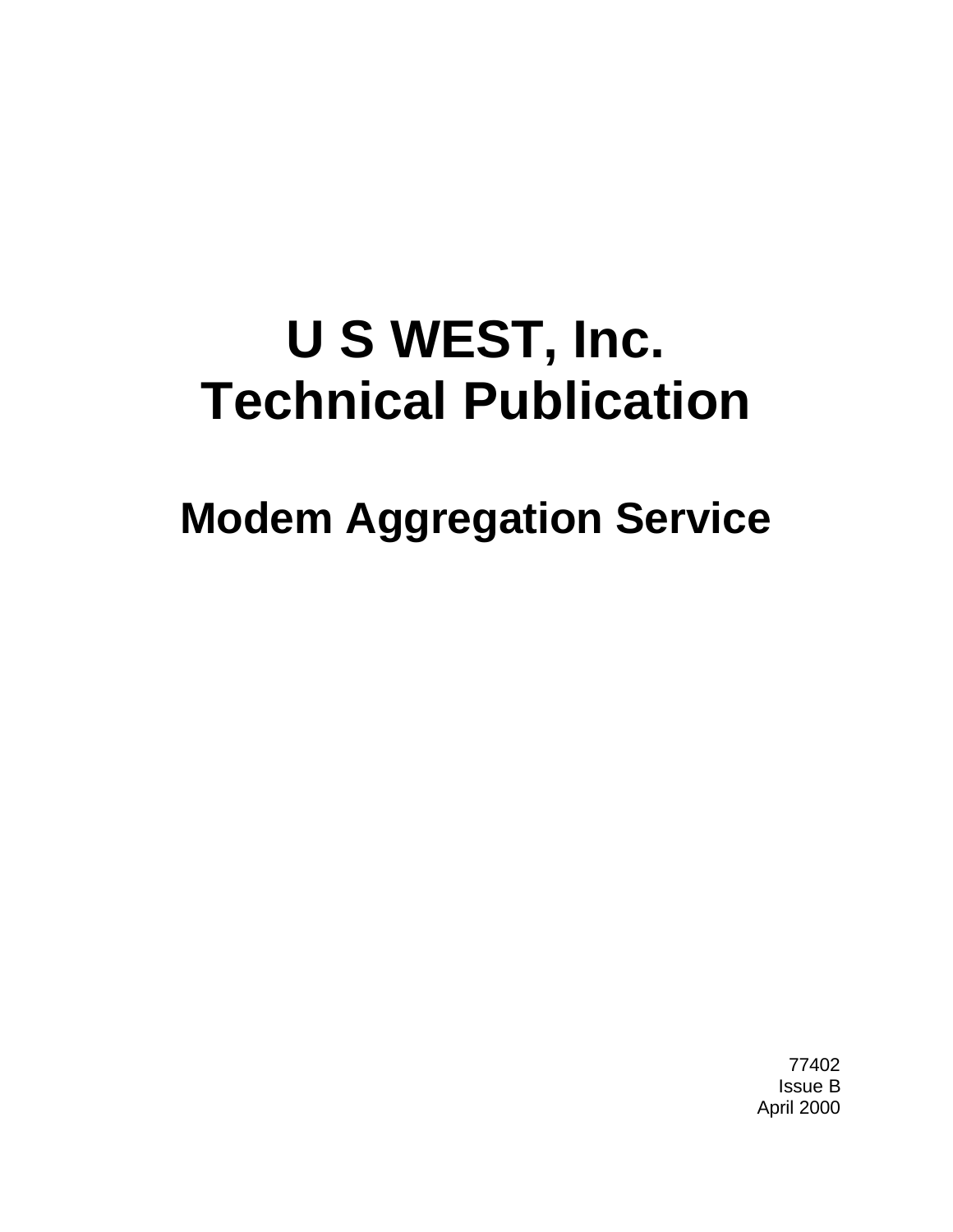# **U S WEST, Inc. Technical Publication**

# **Modem Aggregation Service**

**Copyright 2000 77402 Printed in U.S.A. Issue B All Rights Reserved April 2000**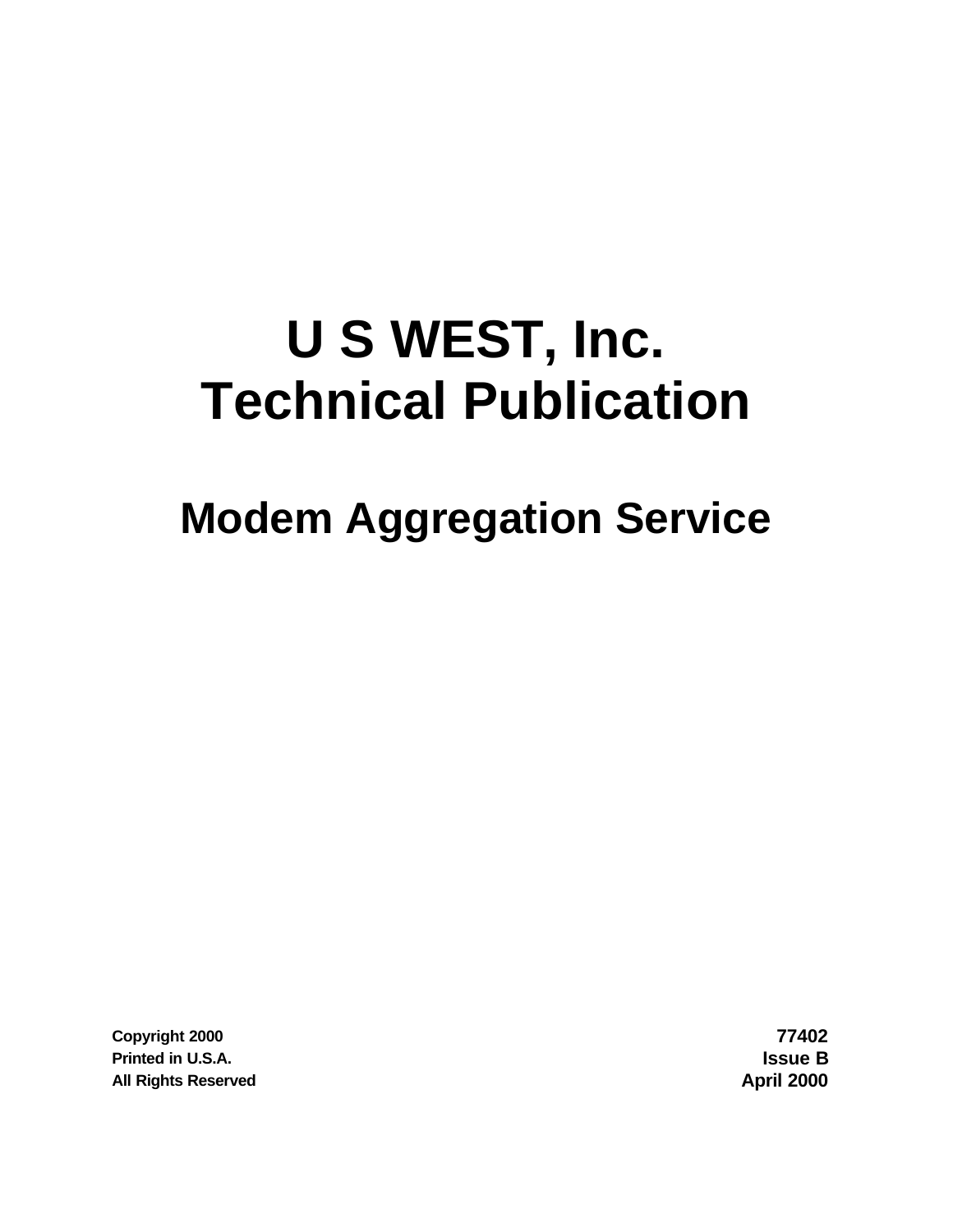#### **NOTICE**

This document describes U S WEST Modem Aggregation Service (MAS) features, network interface specifications, performance specifications and responsibilities.

U S WEST, Inc. reserves the right to revise this document for any reason, including but not limited to, conformity with standards promulgated by various governmental or regulatory agencies; utilization of advances in the state of the technical arts; or to reflect changes in the design of equipment, techniques, or procedures described or referred to herein.

Liability to anyone arising out of use or reliance upon any information set forth herein is expressly disclaimed, and no representation or warranties, expressed or implied, are made with respect to the accuracy or utility of any information set forth herein.

This document is not to be construed as a suggestion to any manufacturer to modify or change any of its products, nor does this publication represent any commitment by U S WEST, Inc. to purchase any specific products. Further, conformance to this publication does not constitute a guarantee of a given supplier's equipment and/or its associated documentation.

Ordering information for U S WEST Publications can be obtained from the Reference Section of this document.

If further information is required, please contact:

U S WEST Manager - Writing Services 700 W Mineral Ave., Room IA B13.34 Littleton, CO 80120 (303) 707-7454 Fax: (303) 707-9414 E-Mail: soverma@uswest.com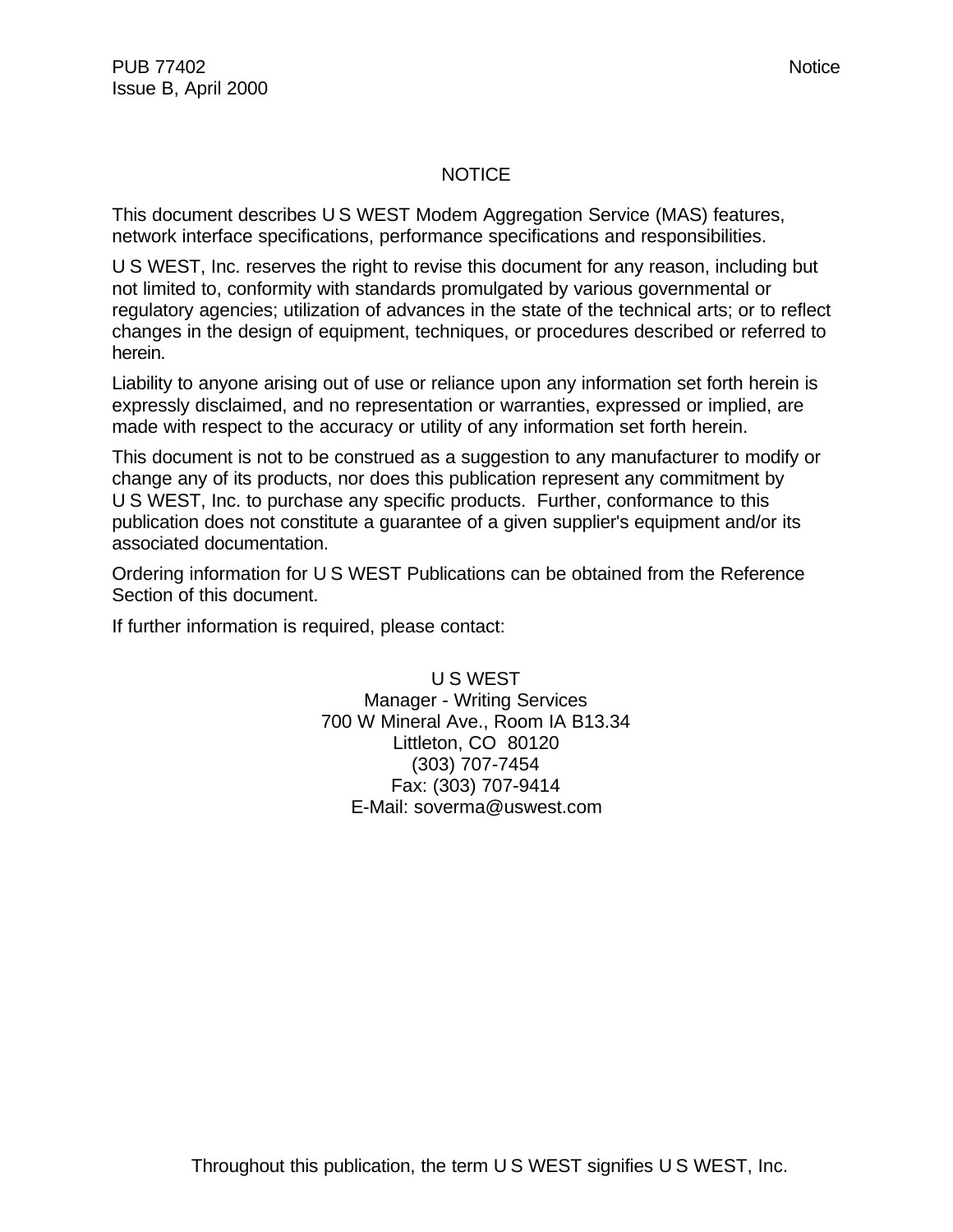#### COMMENTS on PUB 77402

### PLEASE TEAR OUT AND SEND YOUR COMMENTS/SUGGESTIONS TO:

U S WEST Manager - Writing Services 700 W Mineral Ave., Room IA B13.34 Littleton, CO 80120 (303) 707-7454 Fax: (303) 707-9414 E-Mail: soverma@uswest.com

Information from you helps us to improve our Publications. Please take a few moments to answer the following questions and return to the above address.

| Was this Publication valuable to you in understanding<br>the technical parameters of our service? |          | YES NO   |           |
|---------------------------------------------------------------------------------------------------|----------|----------|-----------|
| Was the information accurate and up-to-date?                                                      |          | YES      | <b>NO</b> |
| Was the information easily understood?                                                            |          | YES NO   |           |
| Were the contents logically sequenced?                                                            |          | YES NO   |           |
| Were the tables and figures understandable and helpful                                            |          | YES      | NO        |
| Were the pages legible?                                                                           |          | YES      | NO        |
| What format do you have?                                                                          | IBM Disk | Mac Disk |           |

If you answered NO to any of the questions and/or if you have any other comments or suggestions, please explain:

\_\_\_\_\_\_\_\_\_\_\_\_\_\_\_\_\_\_\_\_\_\_\_\_\_\_\_\_\_\_\_\_\_\_\_\_\_\_\_\_\_\_\_\_\_\_\_\_\_\_\_\_\_\_\_\_\_\_\_\_\_\_\_\_\_\_\_\_\_\_

|                         | (Attach additional sheet, if necessary) |
|-------------------------|-----------------------------------------|
|                         | <b>Date</b>                             |
| Company                 |                                         |
| <b>Address</b>          |                                         |
| <b>Telephone Number</b> |                                         |
| E-Mail                  |                                         |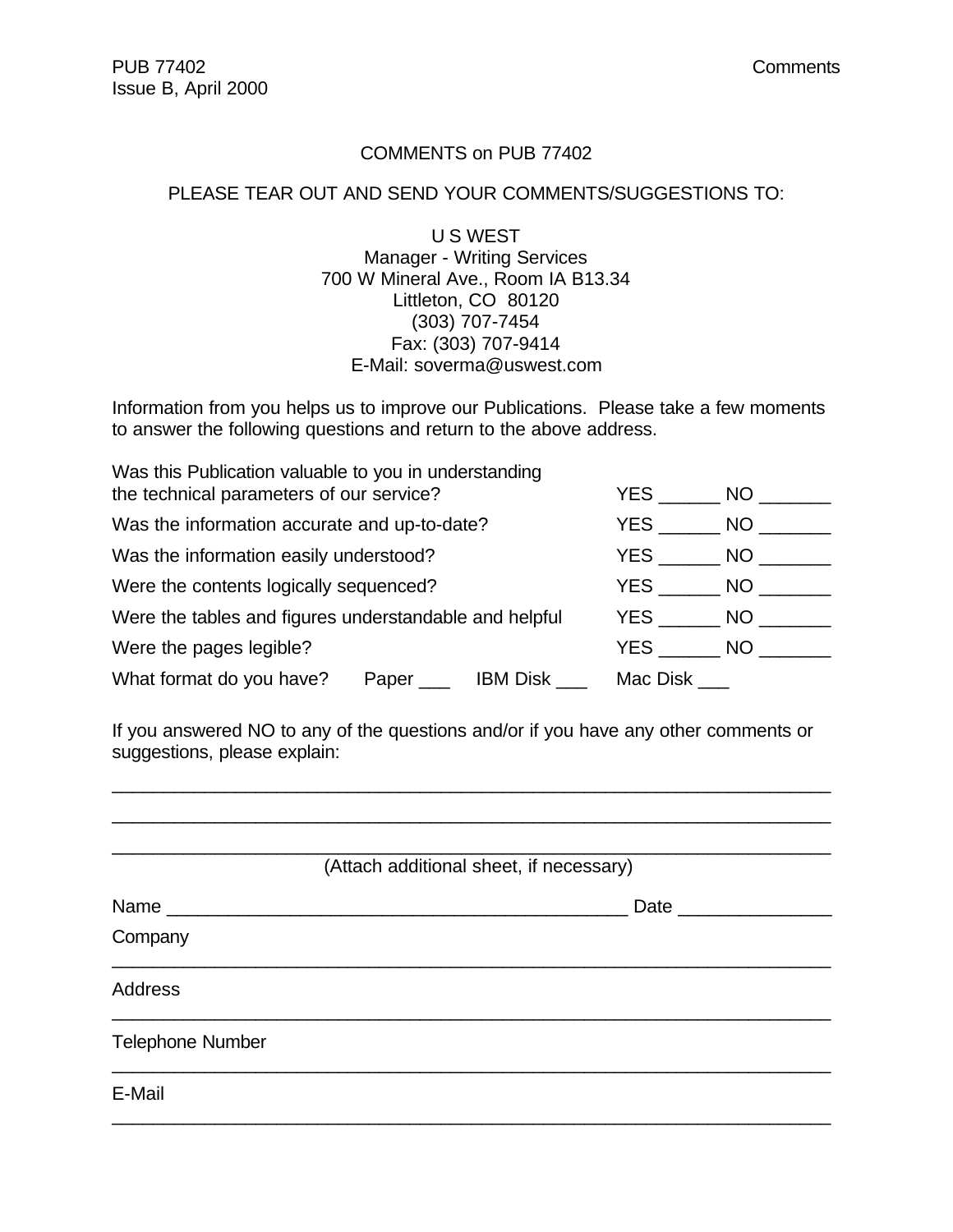|    |                          | <b>Chapter and Section</b>                               | Page |
|----|--------------------------|----------------------------------------------------------|------|
| 1. | 1.1<br>1.2<br>1.3<br>1.4 |                                                          |      |
| 2. |                          |                                                          |      |
|    | 2.1<br>2.2               |                                                          |      |
|    | 2.3                      |                                                          |      |
|    | 2.4                      |                                                          |      |
|    | 2.5                      |                                                          |      |
|    |                          |                                                          |      |
|    |                          |                                                          |      |
|    |                          |                                                          |      |
|    | 2.6                      |                                                          |      |
|    |                          | 2.6.1<br>2.6.2                                           |      |
|    |                          |                                                          |      |
|    | 2.7                      |                                                          |      |
|    | 2.8                      | Re-Use of DN to Migrate from Other U S WEST Services2-5  |      |
|    | 2.9                      |                                                          |      |
| 3. |                          |                                                          |      |
|    | 3.1                      |                                                          |      |
|    |                          | 3.1.1 ATM Cell Relay Service Network Interface Option3-2 |      |
|    |                          | 3.1.2 Frame Relay Service Network Interface Option3-2    |      |
|    |                          |                                                          |      |
|    |                          |                                                          |      |
|    |                          |                                                          |      |
|    | 3.2                      |                                                          |      |
|    |                          |                                                          |      |
|    |                          |                                                          |      |
|    |                          |                                                          |      |
|    | 3.3                      | E-mailed Reports Customer Interface Requirements3-6      |      |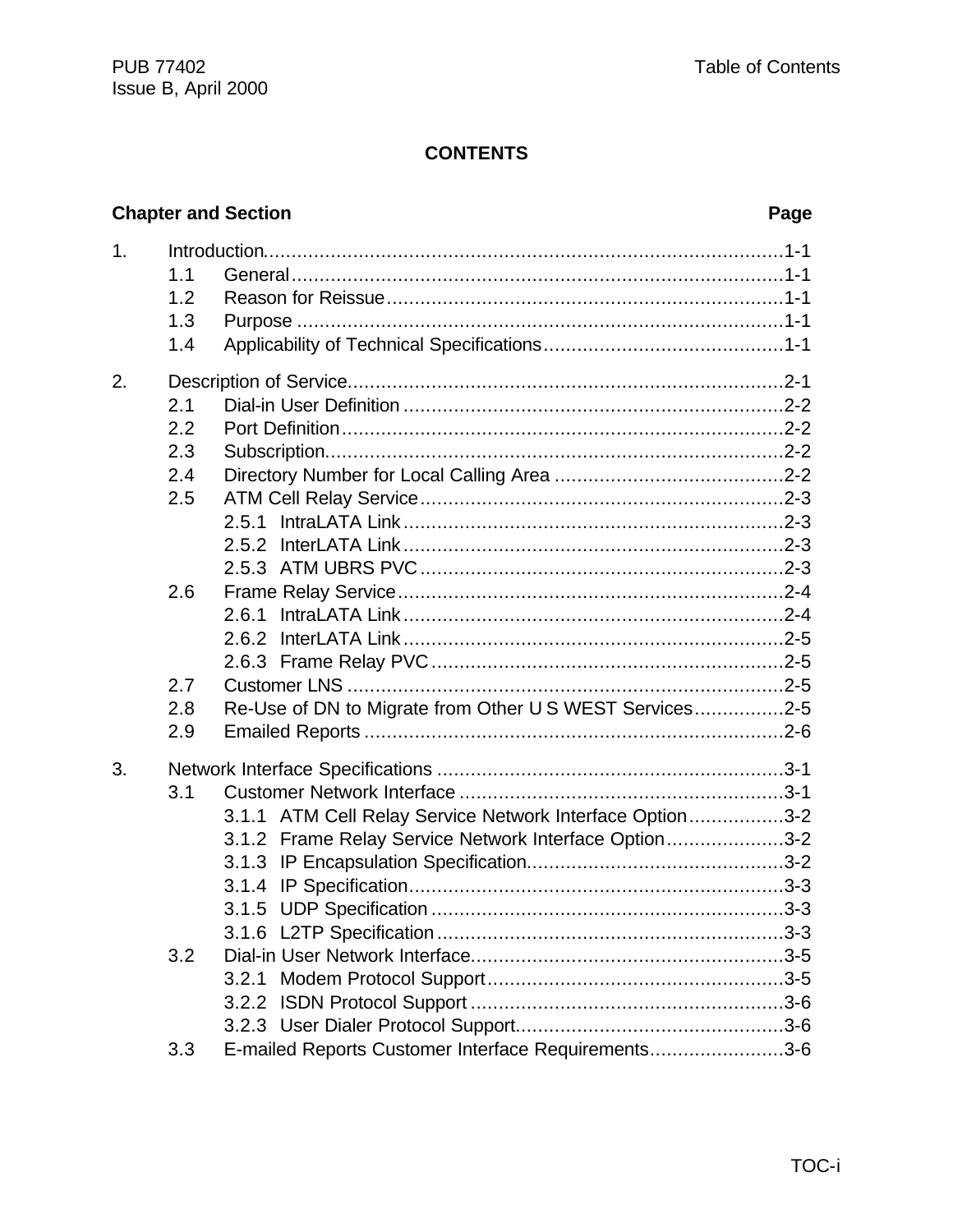# **CONTENTS (Continued)**

# **Chapter and Section** *Page*

| 4.               |     |                                                            |  |
|------------------|-----|------------------------------------------------------------|--|
|                  | 4.1 |                                                            |  |
|                  | 4.2 | Modem Connection Success Rate and Modem Connect Speed4-1   |  |
|                  | 4.3 |                                                            |  |
|                  | 4.4 |                                                            |  |
|                  | 4.5 | ATM Cell Relay Unspecified Bit Rate Service 4-2            |  |
|                  | 4.6 |                                                            |  |
| 5.               |     |                                                            |  |
|                  | 5.1 |                                                            |  |
|                  | 5.2 |                                                            |  |
|                  |     |                                                            |  |
| 6.               |     |                                                            |  |
|                  | 6.1 |                                                            |  |
|                  | 6.2 |                                                            |  |
| $\overline{7}$ . |     |                                                            |  |
|                  | 7.1 | Internet Engineering Task Force (IETF) Documents7-1        |  |
|                  | 7.2 | International Telecommunications Union (ITU) Documents 7-1 |  |
|                  | 7.3 |                                                            |  |
|                  | 7.4 |                                                            |  |
|                  | 7.5 |                                                            |  |
|                  |     |                                                            |  |

# **Figures**

| 3-1 MAS Customer and Dial-in User Network Interfaces 3-1 |  |
|----------------------------------------------------------|--|

# **Tables**

|--|--|--|--|--|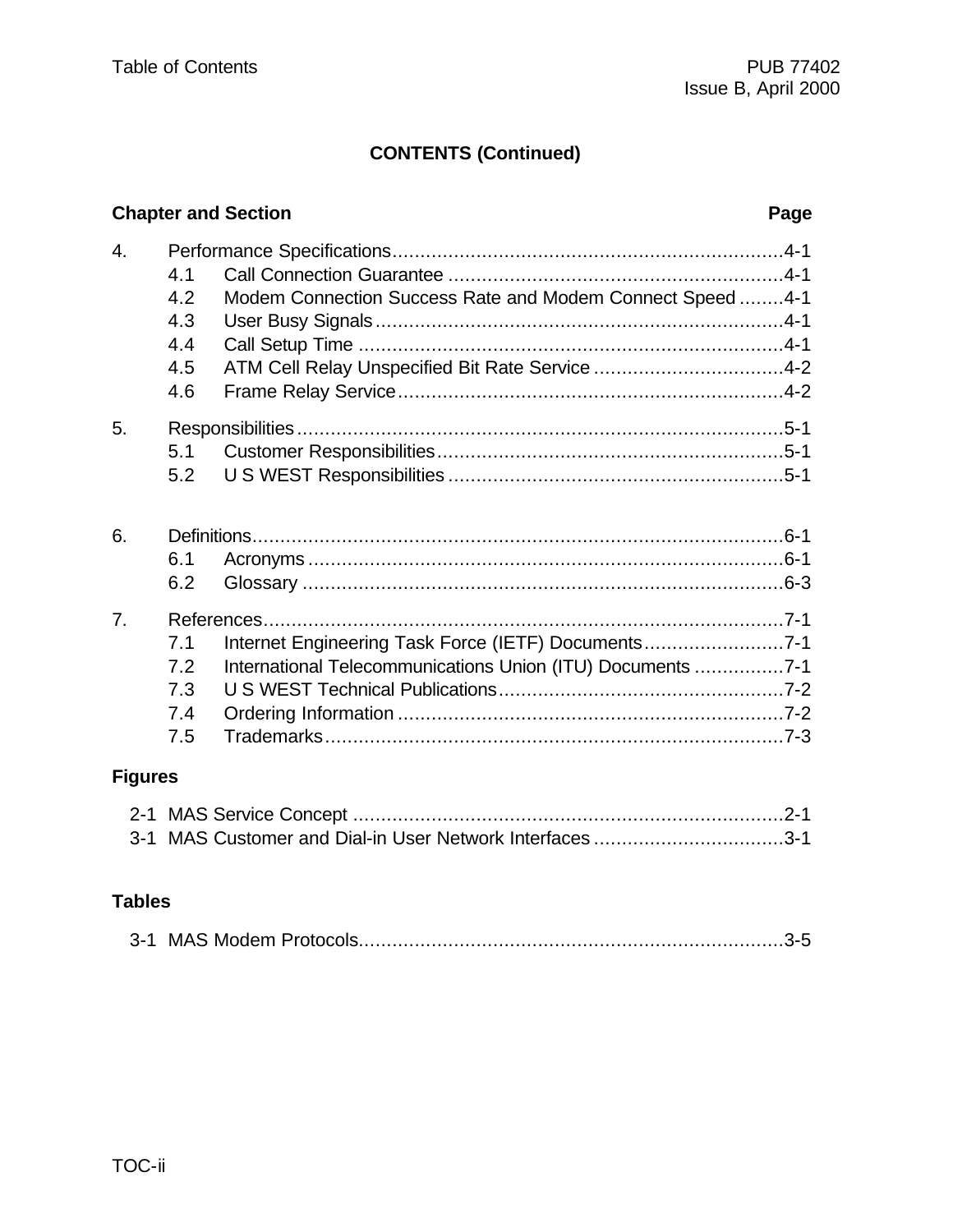# **Chapter and Section**

 $1.$ 

# Page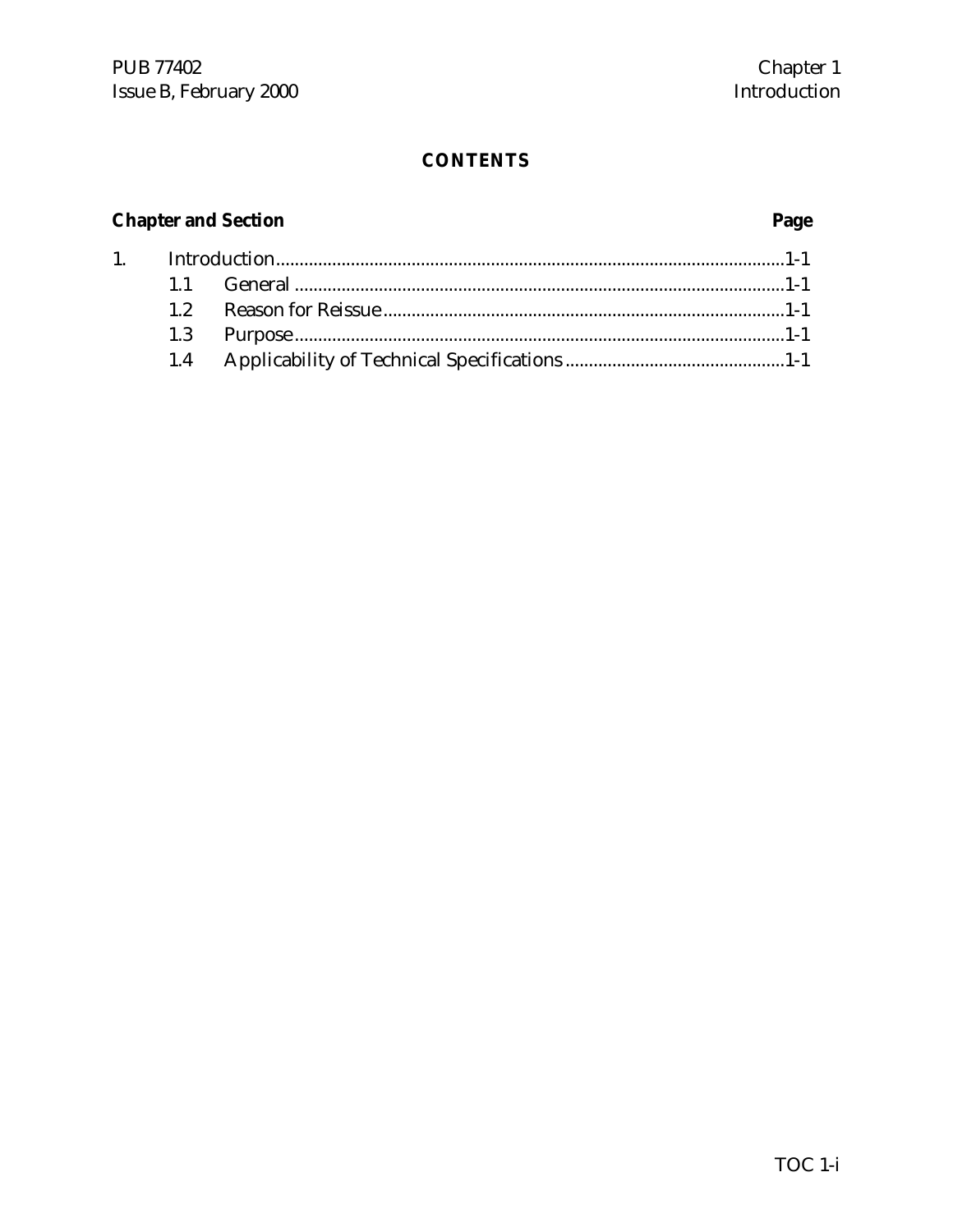# **1. Introduction**

# **1.1 General**

This document describes U S WEST Modem Aggregation Service (MAS) features, network interface specifications, performance specifications and responsibilities.

# **1.2 Reason for Reissue**

This publication is being revised to:

- Update Sections 2.3 "Subscription" and 2.4 "Directory Number for Local Calling Area" to refer to the MAS Tariff for MAS Port ordering rules.
- Clarify the Call Connection Guarantee description in Section 4.1.

# **1.3 Purpose**

The purpose of this document is to describe U S WEST MAS. Sufficient technical detail is furnished to allow a customer, such as an Internet Service Provider, Network Service Provider or Corporation that has teleworkers to understand what features are being offered and the network interface requirements. It is not the intent of this document to provide specific ordering information, but to describe the technical features of this service offering.

# **1.4 Applicability of Technical Specifications**

The technical specifications presented in this document are applicable to U S WEST MAS only. It is not the intent of this document to describe the various types of transmission and switching equipment used to provide MAS. The service as described in this document pertains to the presently deployed transport and modem call termination technology. As further MAS hardware and software enhancements become available for network deployment, additional U S WEST MAS features will be offered to the customer.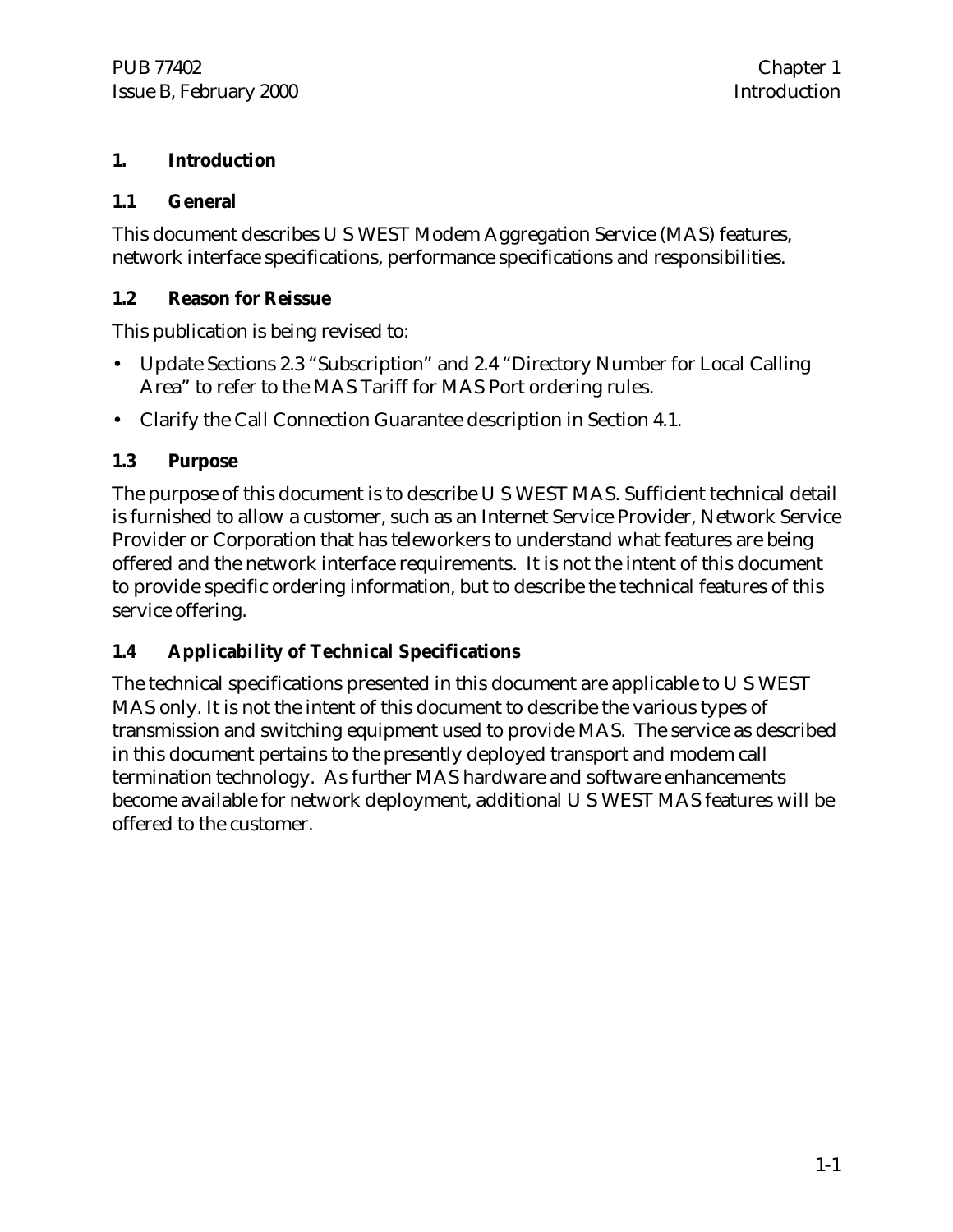# **Chapter and Section**

# Page

| 2. |     |                                                         |  |
|----|-----|---------------------------------------------------------|--|
|    | 2.1 |                                                         |  |
|    | 2.2 |                                                         |  |
|    | 2.3 |                                                         |  |
|    | 2.4 |                                                         |  |
|    | 2.5 |                                                         |  |
|    |     | 2.5.1                                                   |  |
|    |     | 2.5.2                                                   |  |
|    |     |                                                         |  |
|    | 2.6 |                                                         |  |
|    |     | 2.6.1                                                   |  |
|    |     | 2.6.2                                                   |  |
|    |     |                                                         |  |
|    | 2.7 |                                                         |  |
|    | 2.8 | Re-Use of DN to Migrate from Other U S WEST Services2-5 |  |
|    | 2.9 |                                                         |  |

# **Figures**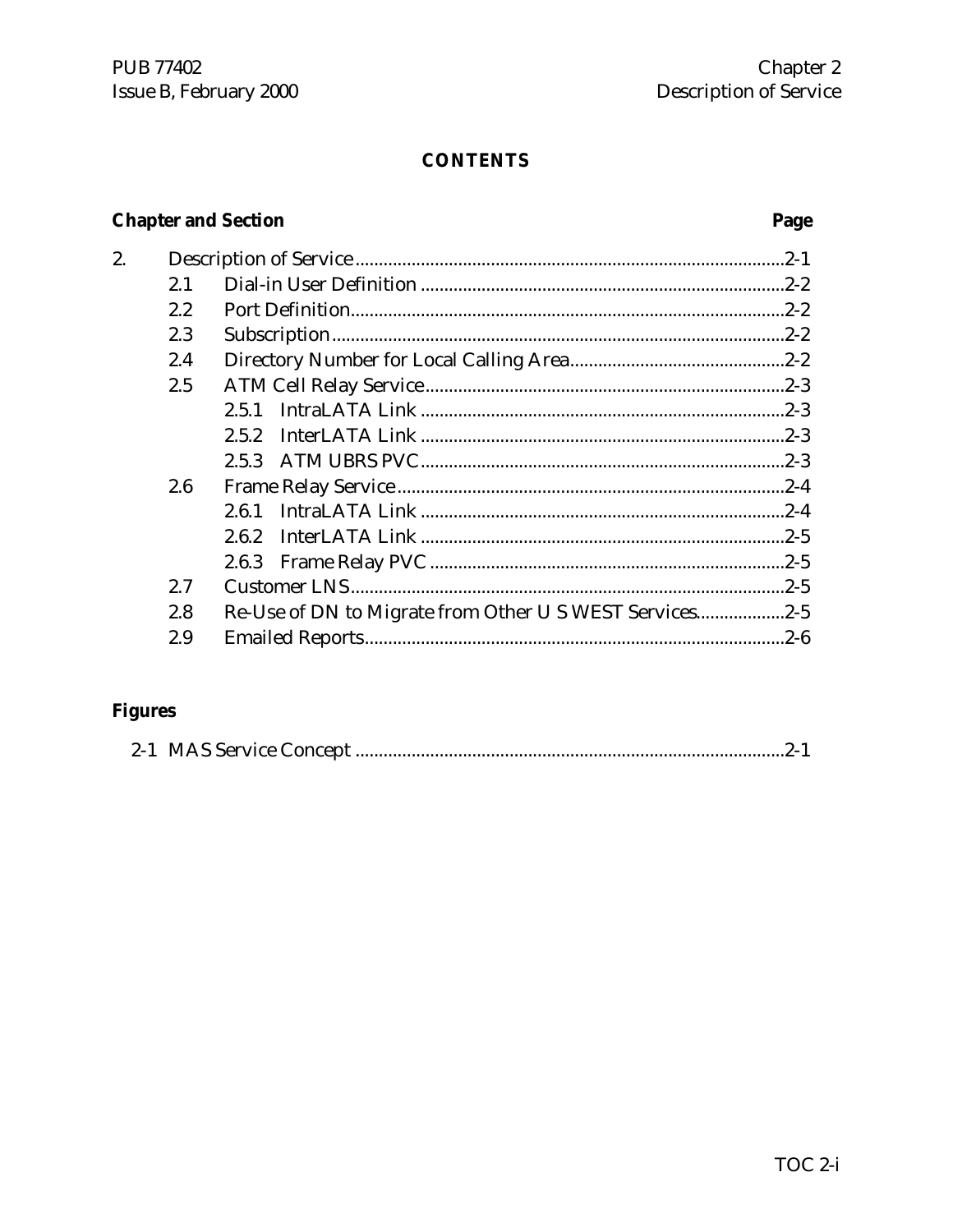PUB 77402 Chapter 2 Issue B, February 2000 Description of Service

# **2. Description of Service**

Modem Aggregation Service (MAS) is a network service that terminates both modem (analog) and Integrated Services Digital Network (ISDN) (digital) user Public Switched Telephone Network (PSTN) calls within designated U S WEST local calling areas. MAS aggregates the modem or ISDN traffic from one or more local calling areas onto a single Permanent Virtual Circuit (PVC) using Asynchronous Transfer Modem (ATM) or Frame Relay technology. The PVC and an ATM or Frame Relay access link within the U S WEST Local Access and Transport Area (LATA) connects the customer location to the MAS network.

MAS is designed for Internet Service Providers (ISPs), Network Service Providers (NSPs) and corporations that want to outsource dial-in solution access on behalf of the customer dial-in users. Typically, users are ISP subscribers or corporate teleworkerstelecommuters. When used by corporations, MAS enables remotely located teleworkers to communicate as a dial-in extension to the customer corporate network.

As depicted in Figure 2-1, at the most basic level, an order for MAS Service provides:

- The option of either a new or existing Directory Number for a local free calling area for users to dial into MAS customer location.
- A port subscription for the desired number of concurrent dial-in modem or ISDN user calls.
- Reports containing a modem port usage graph and call records.



**Figure 2-1:** MAS Service Concept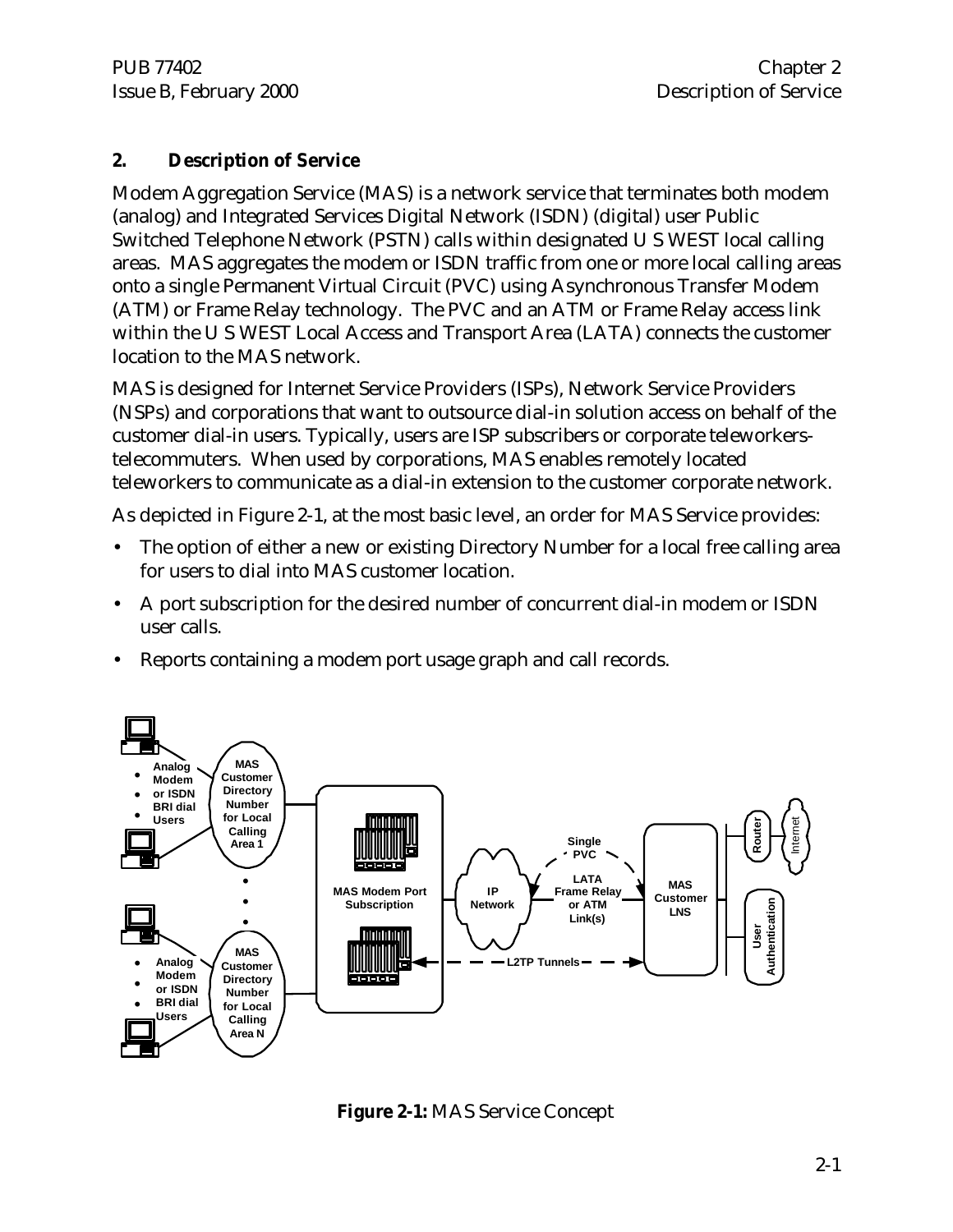In addition, the customer must order a single ATM UBRS (Unspecified Bit Rate Service) or Frame Relay PVC using the normal U S WEST ATM Cell Relay Service (CRS) or Frame Relay Service (FRS) definitions and pricing (see Sections 2.5 and 2.6 below). This PVC originates within the MAS infrastructure and terminates at the customers ATM or Frame Relay link location. The PVC traverses the ATM or Frame Relay link and aggregates all user calls from each MAS-served local calling area, in a LATA, within the disclosed U S WEST ATM CRS or FRS geographical coverage areas.

The customer must provide a device at their premises called an LNS (L2TP Network Server). The LNS terminates the ATM or Frame Relay link/PVC, L2TP (Layer 2 Tunneling Protocol) tunnels and user PPP (Point to Point Protocol) sessions.

# **2.1 Dial-in User Definition**

The dial-in user is the person and computer system that dials into the customer location using a PAP (Password Authentication Protocol) or CHAP (Challenge Handshake Authentication Protocol) compatible PPP dialer using one or more analog telephone lines with modems or an ISDN BRI (Basic Rate Interface) line (Single Line ISDN service) and ISDN terminal adapter.

# **2.2 Port Definition**

A MAS Port is either one analog modem call or one bearer (B) channel of an ISDN call. For users with Single Line ISDN (Basic Rate Interface) service and Multilink PPP (MLPPP) support, to obtain a full 128 kbit/s connection (two 64 kbit/s B channels), two MAS Ports are used.

# **2.3 Subscription**

A MAS customer subscribes to the desired number of MAS Ports for each local calling area Directory Number (DN) according to the ordering rules defined in the MAS Tariff. At least one MAS Port subscription is needed per calling area. It is recommended that the MAS customer order the number of MAS Ports that is equivalent to their peak concurrent user call capacity requirements. Users receive a busy signal for any calls exceeding the subscribed-to number of MAS Ports.

# **2.4 Directory Number for Local Calling Area**

A MAS customer orders one or more MAS DNs per local calling area. Each DN associates with the number of MAS Ports ordered and requires a separate order.

For each local calling area MAS subscription, there are two DN order options:

- 1. A new assigned DN; or
- 2. The ability to re-use the DN of the customers existing U S WEST service, such as Advanced DSS (Digital Switched Service), UAS (Uniform Access Solution) ISDN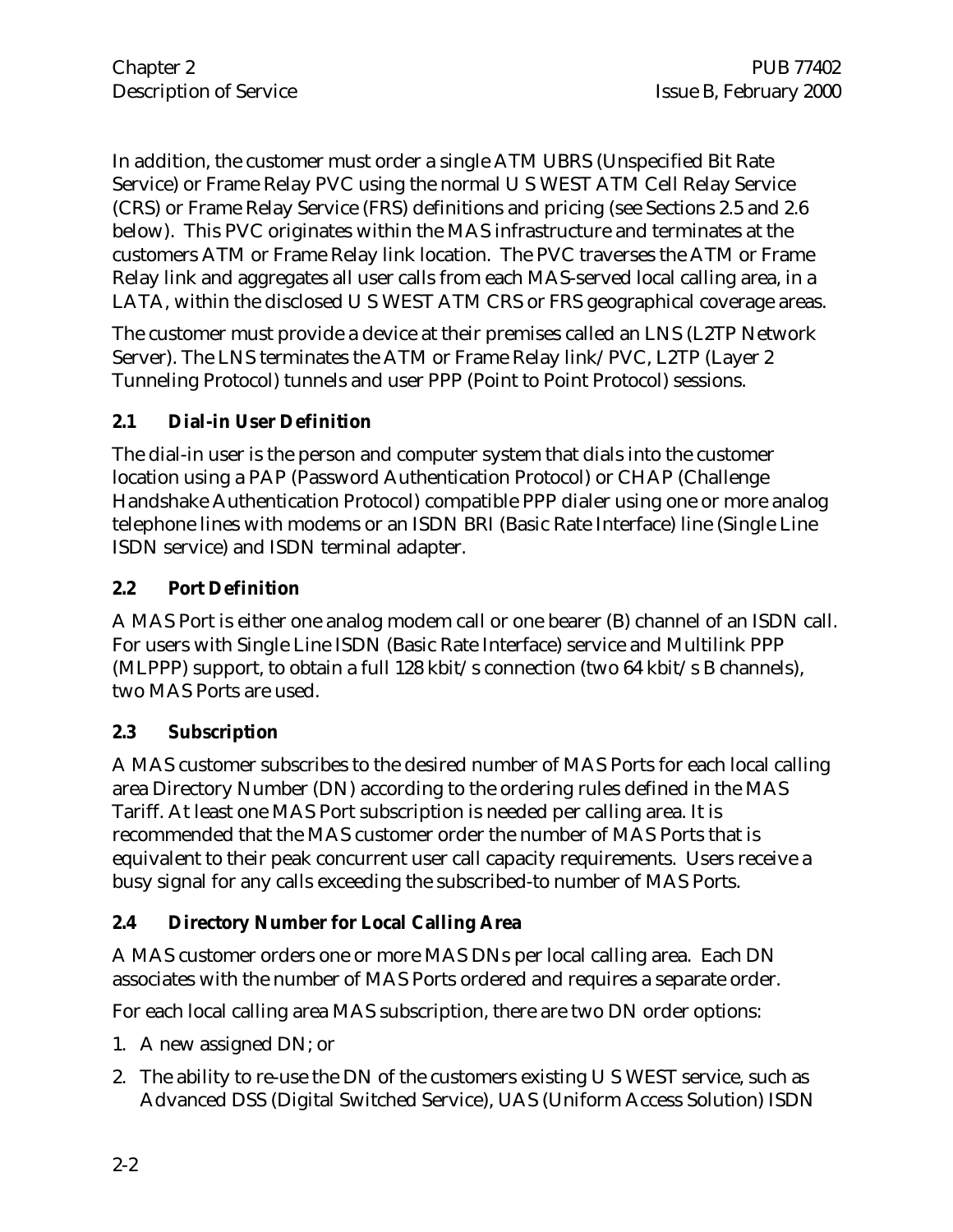PRI (Primary Rate Interface), Single Line ISDN or POTS (Plain Old Telephone Service) line modem pools. See Section 2.8 for a description of this MAS feature.

# **2.5 ATM Cell Relay Service**

ATM Cell Relay Service is a MAS option for delivery of dial-in user traffic to the customer. In a coordinated order with a MAS order, an ATM CRS access link, CRS port speed option and UBRS PVC are purchased out of the ATM CRS tariffs and conform to the U S WEST Technical Publication 77378 "ATM Cell Relay Service" specifications. The MAS ATM option has the same geographical coverage area as ATM CRS as defined in U S WEST Network Disclosure 400 (ATM Cell Relay Service), accessible at:

```
http://www.uswest.com/disclosures/netdisclosure400.html
```
All ATM CRS Access Link types and Physical Layer options are available to MAS customers.

If there is an ATM CRS Access Link to the customer location for other purposes, the customer needs only to order an ATM PVC for their MAS dial-in user traffic. See Section 2.5.3 ATM UBRS PVC.

# **2.5.1 IntraLATA Link**

The ATM Access Link must terminate within the same LATA, but not necessarily within the same city, as the local calling areas.

# **2.5.2 InterLATA Link**

The customer can aggregate dial traffic from multiple LATAs by terminating their U S WEST ATM CRS Access Link as UNI (User to Network Interface) to their ATM InterLATA carrier.

# **2.5.3 ATM UBRS PVC**

The customer connection to the MAS service is an ATM PVC. This PVC originates within the MAS infrastructure and terminates at the customer location. An ATM PVC is known by its VCC (Virtual Channel Connection) number (VCI/VPI (Virtual Channel Identifier/Virtual Path Identifier) combination). User PPP dial traffic from multiple calling areas aggregate onto the single ATM PVC. The customer may have PVCs for other traffic sharing the same ATM CRS Access Link.

MAS supports only the ATM CRS UBRS PVC class of service. UBRS is a "best effort" service. UBRS provides no guaranteed bandwidth. Traffic control for UBRS is based on the Peak Cell Rate (PCR). The U S WEST ATM switch port associated with the customer ATM Access Link may discard any cell exceeding the PCR. For further information on ATM CRS UBRS, see U S WEST Technical Publication 77378.

For each ATM Access Link type, there is no limit on the maximum number of MAS Ports per ATM UBRS PVC. However, it is recommended that the customer order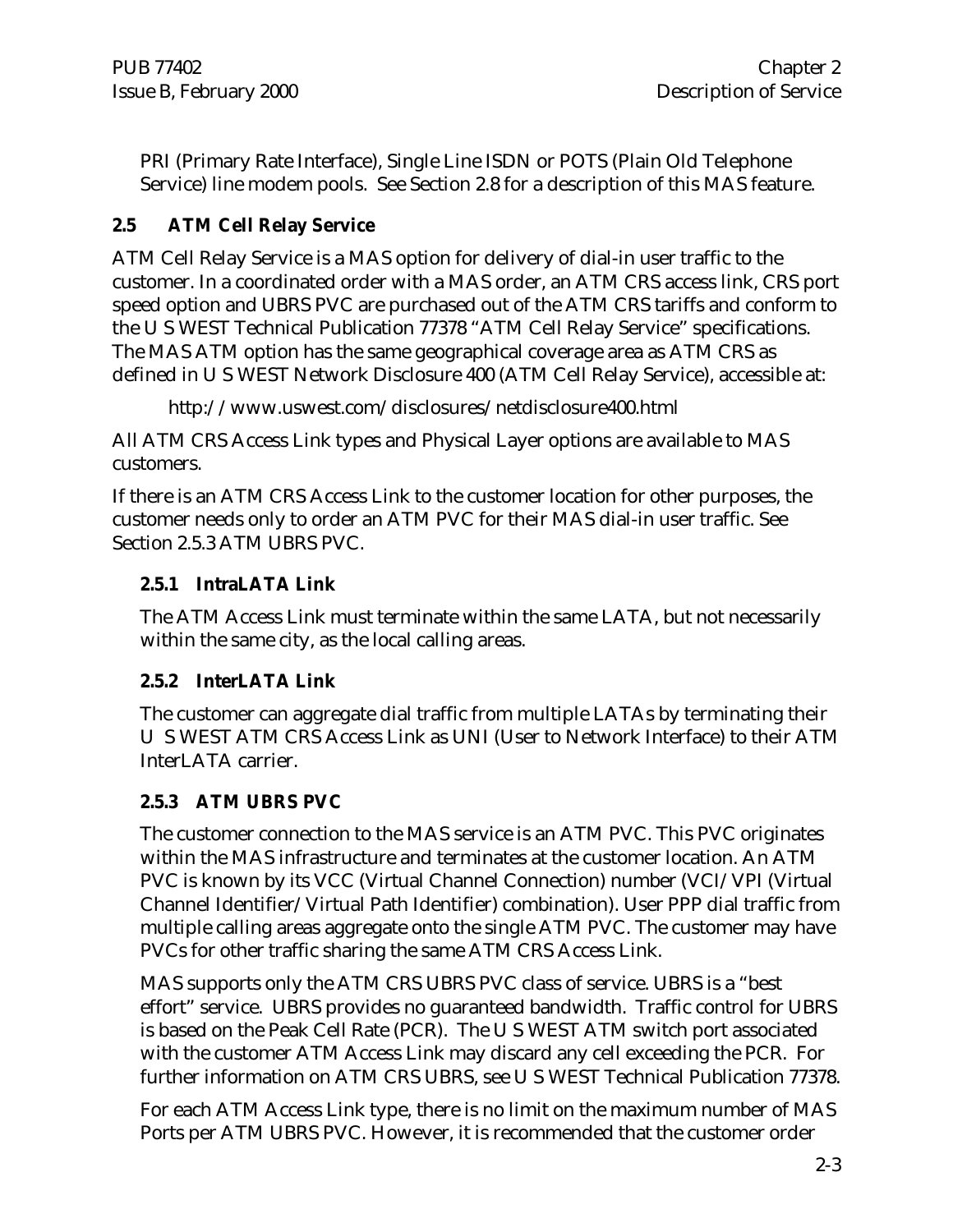sufficient PVC bandwidth (PCR) and ATM port speed (physical link size) based on concurrent (peak traffic) MAS port requirements.

For an ATM PVC, for example, to use 10 kbit/s per MAS port and 100 MAS ports for a peak busy hour requirement,  $1,000$  kbit/s  $(1 \text{ Mbit/s})$  of ATM bandwidth is needed for the PVC. ATM UBRS can be ordered in PCR increments of 64 kbit/s (up to 23 increments) or in increments of 1 Mbit/s. Therefore, in this example, a one-Mbit/s ATM UBRS PVC is needed. In addition, a physical ATM link and Port size large enough to handle that peak traffic is needed. See Table 2-7 UBRS Cell Relay Port Information of the ATM CRS Technical Publication for the Cell Rates and Service Increments supported by UBRS for each ATM CRS Port type (i.e., 1.544 Mbit/s, 45 Mbit/s, 155 Mbit/s).

# **2.6 Frame Relay Service**

Frame Relay Service is a MAS option for delivery of dial-in user traffic to the customer. In a coordinated order with a MAS order, a FRS access link, FRS port speed option and PVC is purchased out of the FRS tariffs and conform to all U S WEST Technical Publication 77372 "Frame Relay Service" specifications. The MAS Frame Relay option has the same geographical coverage area as FRS as defined in U S WEST Network Disclosure 401 (Frame Relay Service):

http://www.uswest.com/disclosures/netdisclosure401/index401.html

All FRS Access Link types and Physical Layer options are available to MAS customers. However, due to limited availability and the potential for lengthy order interval, purchase of DS3 (45 Mbit/s Access Link) FRS is not recommended. For 45 Mbit/s MAS service, DS3 ATM CRS is recommended instead.

If there is a FRS Access Link to the customer location for other purposes, the customer needs only to order a FRS PVC for MAS dial-in user traffic. See Section 2.6.3 Frame Relay PVC.

# **2.6.1 IntraLATA Link**

The Frame Relay access link must terminate within the same LATA, but not necessarily within the same city, as the local calling areas.

## **2.6.2 InterLATA Link**

The customer can aggregate dial traffic from multiple LATAs by terminating a U S WEST Frame Relay Service link as an NNI (Network to Network Interface) to a Frame Relay InterLATA carrier.

# **2.6.3 Frame Relay PVC**

The customer connection to the MAS service is via a MAS customer Frame Relay PVC. This PVC originates within the MAS infrastructure and terminates at the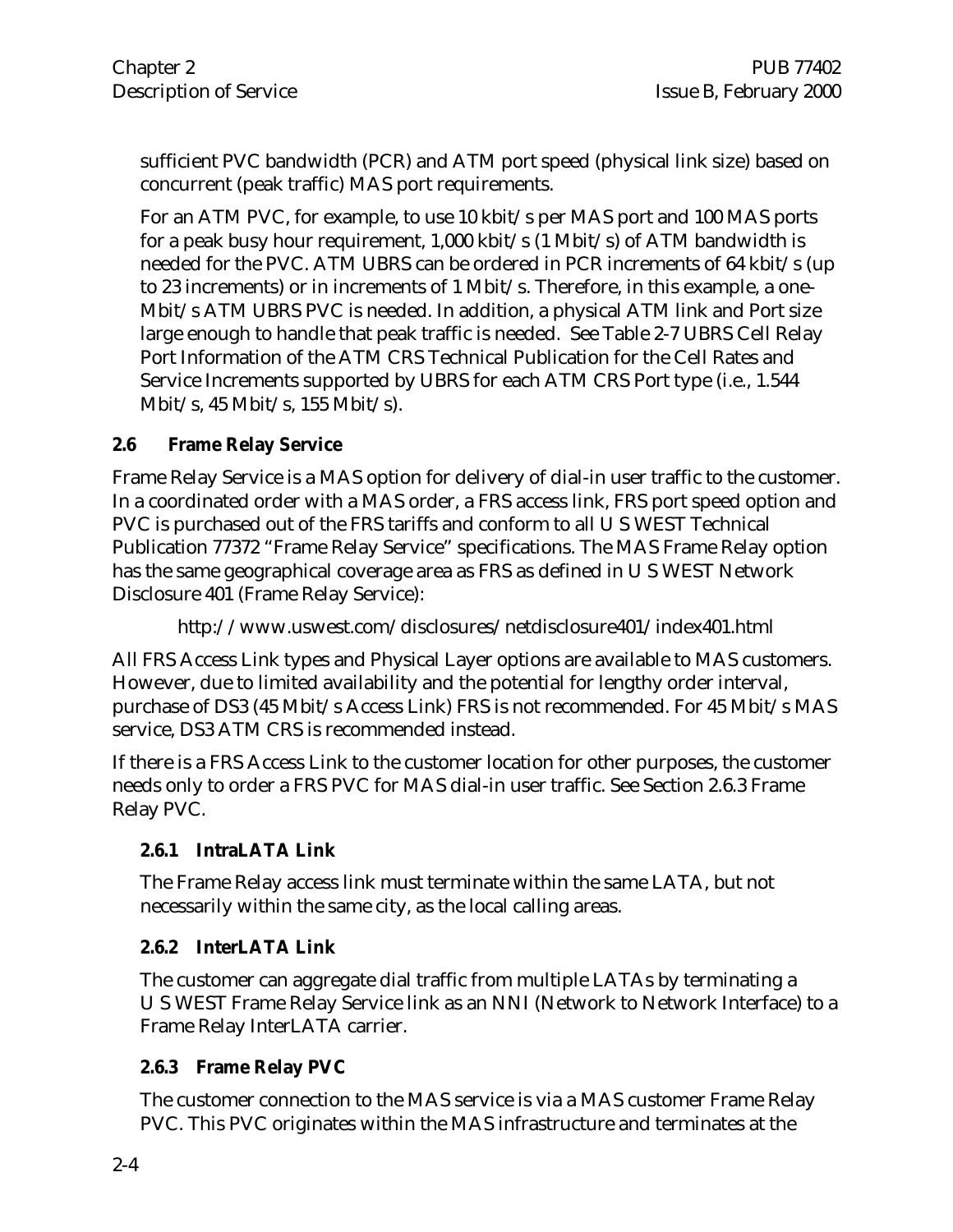customer location. A Frame Relay PVC is known by its DLCI number (Data Link Connection Identifier). User PPP dial traffic from multiple calling areas aggregate onto the single MAS Frame Relay PVC. The customer may have PVCs for other traffic sharing the same FRS Access Link.

For each Frame Relay Access Link type, there is no limit on the maximum number of MAS Ports per PVC. However, it is recommended that the customer order sufficient Frame Relay Port Speed (physical bandwidth) and sufficient PVC bandwidth (CIR) based on concurrent (peak traffic) MAS port requirements. MAS supports all PVC CIR options defined in Table 2-1 of the FRS Technical Publication 77372.

For a Frame Relay PVC, for example, to use 10 kbit/s per MAS port and 100 MAS ports for a peak busy hour requirement, 1,024 kbit/s (or approximately 1 Mbit/s) of Frame Relay CIR (Committed Information Rate) bandwidth is needed for the PVC. In addition, a physical Frame Relay link and Port size large enough to handle that peak traffic is needed.

# **2.7 Customer LNS**

To use MAS, the customer must have equipment on premise called an L2TP Network Server. The LNS is the industry name for a device that terminates L2TP tunnels and PPP sessions. The LNS must be capable of terminating a Frame Relay or ATM access link and multiple user PPP sessions over multiple L2TP-UDP-IP tunnels.

The MAS service transparently transports PPP traffic between the dial-in user and the customer location using L2TP tunnels. MAS network elements do not modify any user information enveloped by the L2TP/IP packet.

The LNS or associated security server (e.g., RADIUS: Remote Authentication Dial-In User Service) performs all user AAA (authentication, authorization, and accounting) functions (if any). These functions are totally transparent to the MAS service.

See Section 3.1, Customer Network Interface, for the LNS interface.

# **2.8 Re-Use of DN to Migrate from Other U S WEST Services**

MAS provides an order option to enable transparent migration of users to MAS with zero downtime. The order option is known as a MAS DN Re-use Cutover. With this option, the customer can transparently cutover users that dial existing modem pools including Advanced DSS, UAS ISDN PRI, Single Line ISDN, and POTS service. Modem pools associated with an existing Direct Inward Dial (DID) number, Nonsequential Directory Number (NDN) or Telephone Number (TN) can be transparently migrated to MAS.

After a DN cut-over to MAS is complete, all calls to the DN originating or entering the DN-associated local calling area are directed to the customer MAS ATM or Frame Relay location.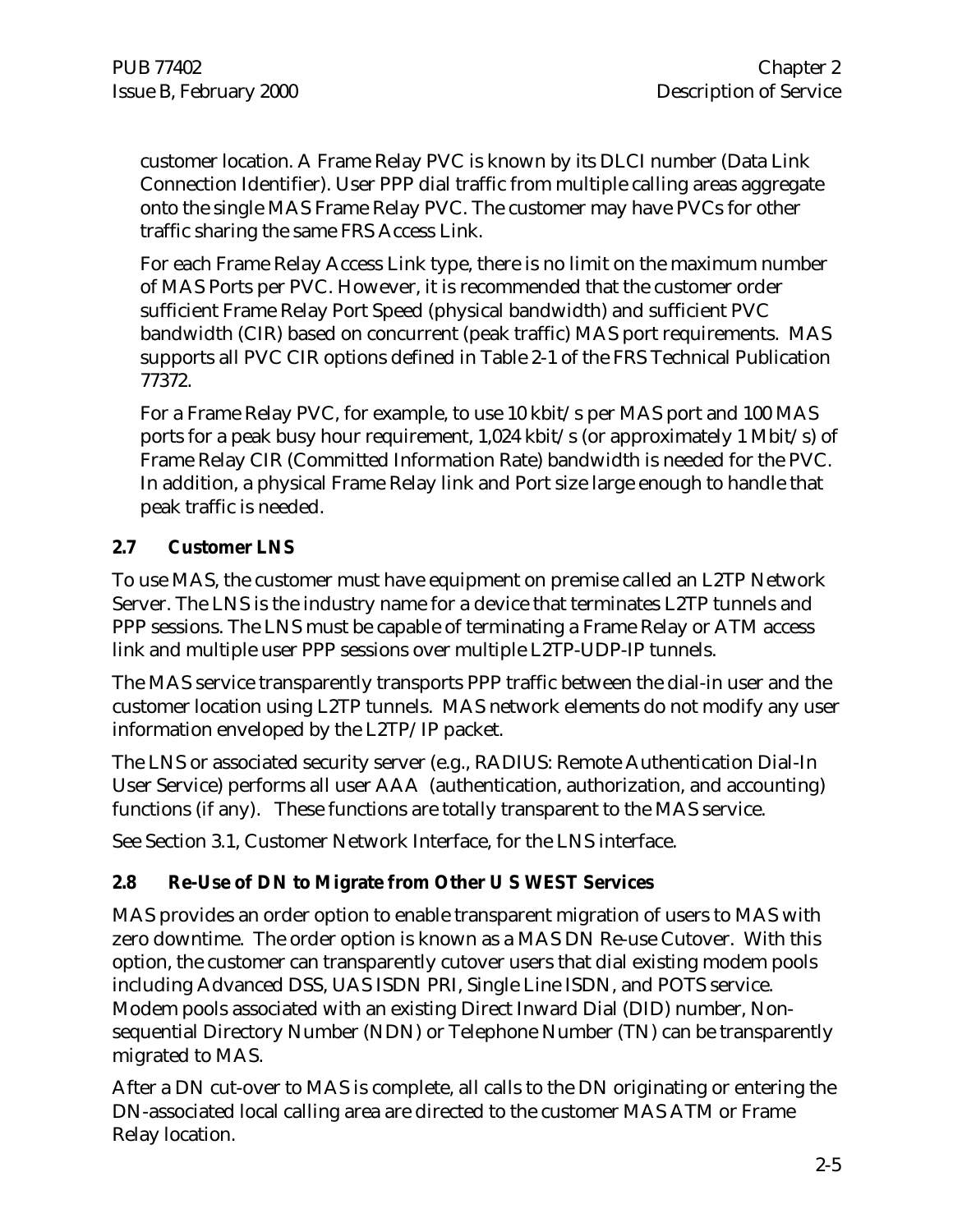### **2.9 Emailed Reports**

MAS includes daily, weekly, monthly and yearly e-mailed reports. The reports contain a port usage graph, formatted user call history with call variables and a comma-separated file containing user call records and call variables. The daily, weekly and monthly report MAS port usage is averaged over intervals of five, 30 and 120 minutes, respectively. The call record report includes calling number, answer time/day, disconnect time/day, disconnect cause, call duration, input/output bytes, modem speed and modem protocol.

SECURITY NOTE: These reports are sent over the Internet to MAS customers as cleartext, non-encrypted attachments to clear-text e-mailed messages. U S WEST does not protect the privacy of this information during transmission over the Internet. Customers that do not wish to receive e-mailed reports can contact the MAS Customer Service Center to request no e-mailed reports.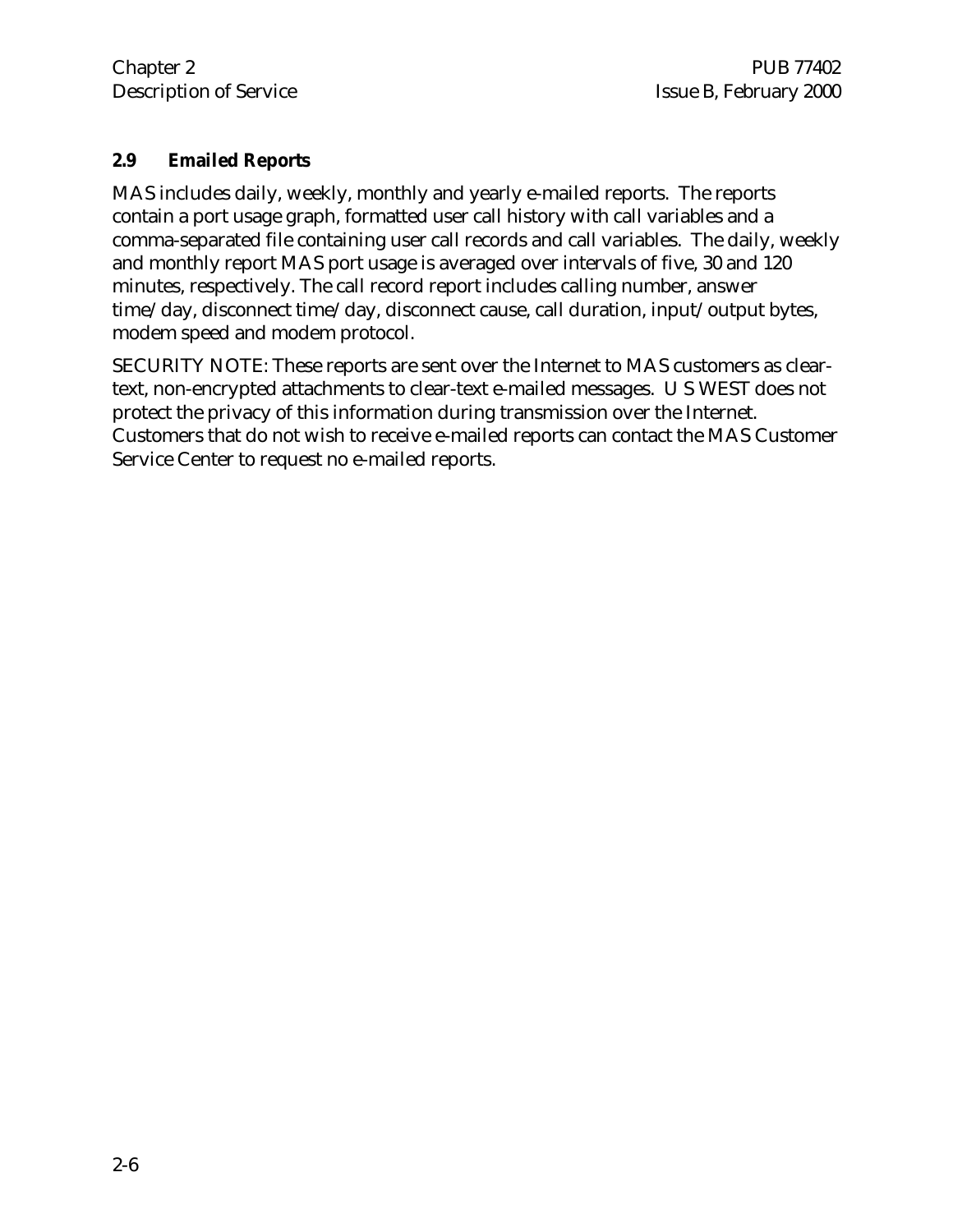# **Chapter and Section Page**

| 3.             |     |       |                                                     |       |
|----------------|-----|-------|-----------------------------------------------------|-------|
|                | 3.1 |       |                                                     |       |
|                |     | 3.1.1 | ATM Cell Relay Service Network Interface Option3-2  |       |
|                |     | 3.1.2 | Frame Relay Service Network Interface Option 3-2    |       |
|                |     | 3.1.3 |                                                     |       |
|                |     | 3.1.4 |                                                     |       |
|                |     | 3.1.5 |                                                     |       |
|                |     | 3.1.6 |                                                     |       |
|                | 3.2 |       |                                                     |       |
|                |     | 3.2.1 |                                                     |       |
|                |     | 3.2.2 |                                                     |       |
|                |     |       |                                                     |       |
|                | 3.3 |       | E-mailed Reports Customer Interface Requirements3-6 |       |
| <b>Figures</b> |     |       |                                                     |       |
|                |     |       |                                                     |       |
| <b>Tables</b>  |     |       |                                                     |       |
|                |     |       |                                                     | $3-5$ |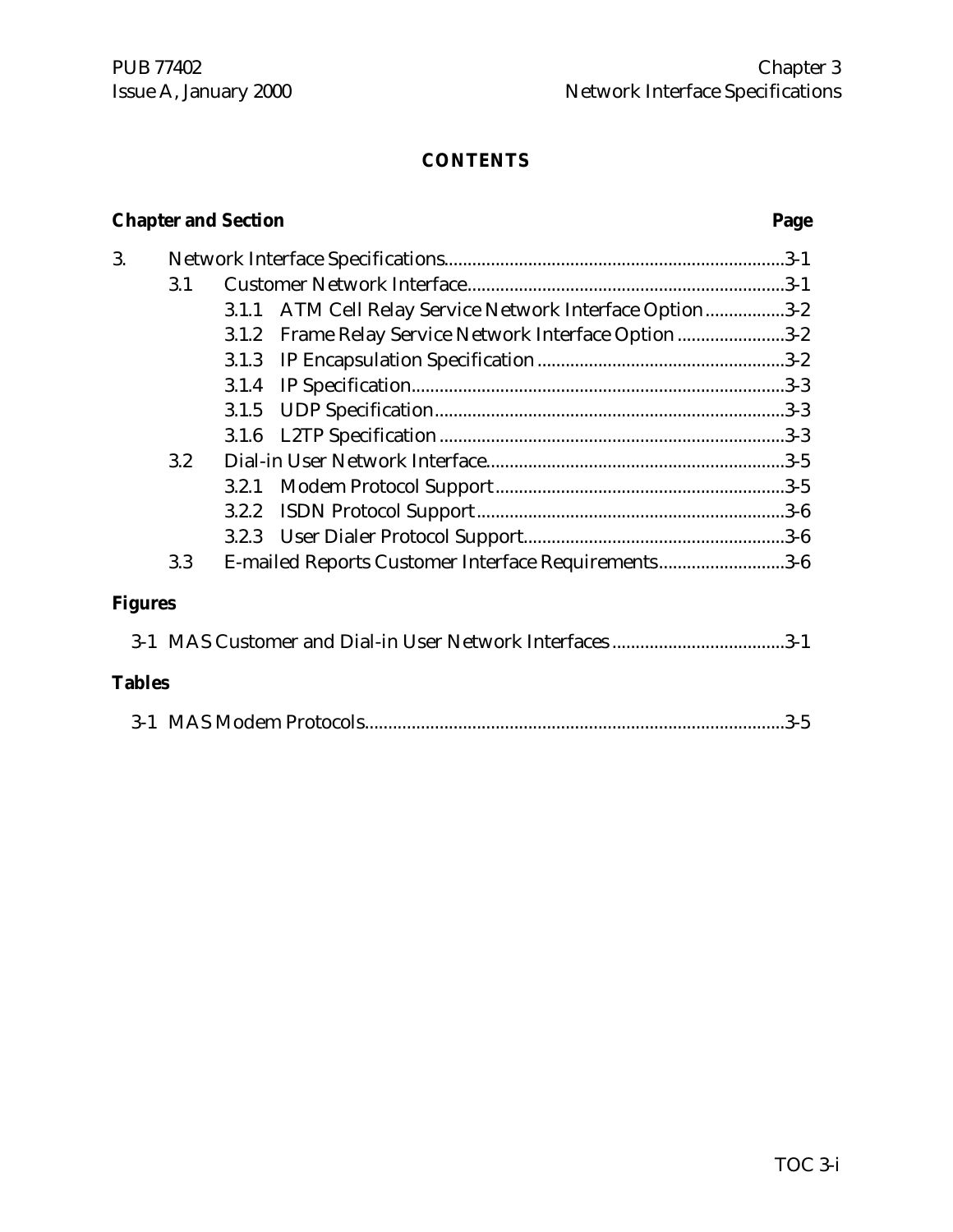# **3. Network Interface Specifications**

This Chapter defines the network interface specifications required for successful customer use of MAS. Network interface specifications are defined for both the MAS Customer Network Interface and the Dial-in User Network Interface. The MAS customer premise equipment (LNS) must conform to the MAS Customer Network Interface specifications. To be compatible with MAS, the dial-in user customer premise equipment (e.g., PC with dialer software and modem or ISDN terminal adapter) must conform to the Dial-in User Network Interface specifications.

Figure 3-1 depicts both the required MAS Customer Network Interface and Dial-in User Network Interface and the protocol relationships between them.



**Figure 3-1:** MAS Customer and Dial-in User Network Interfaces

# **3.1 Customer Network Interface**

As overviewed in Section 2.7, Customer LNS, of this document, MAS requires the customer to have a device called an LNS located on the customer premise.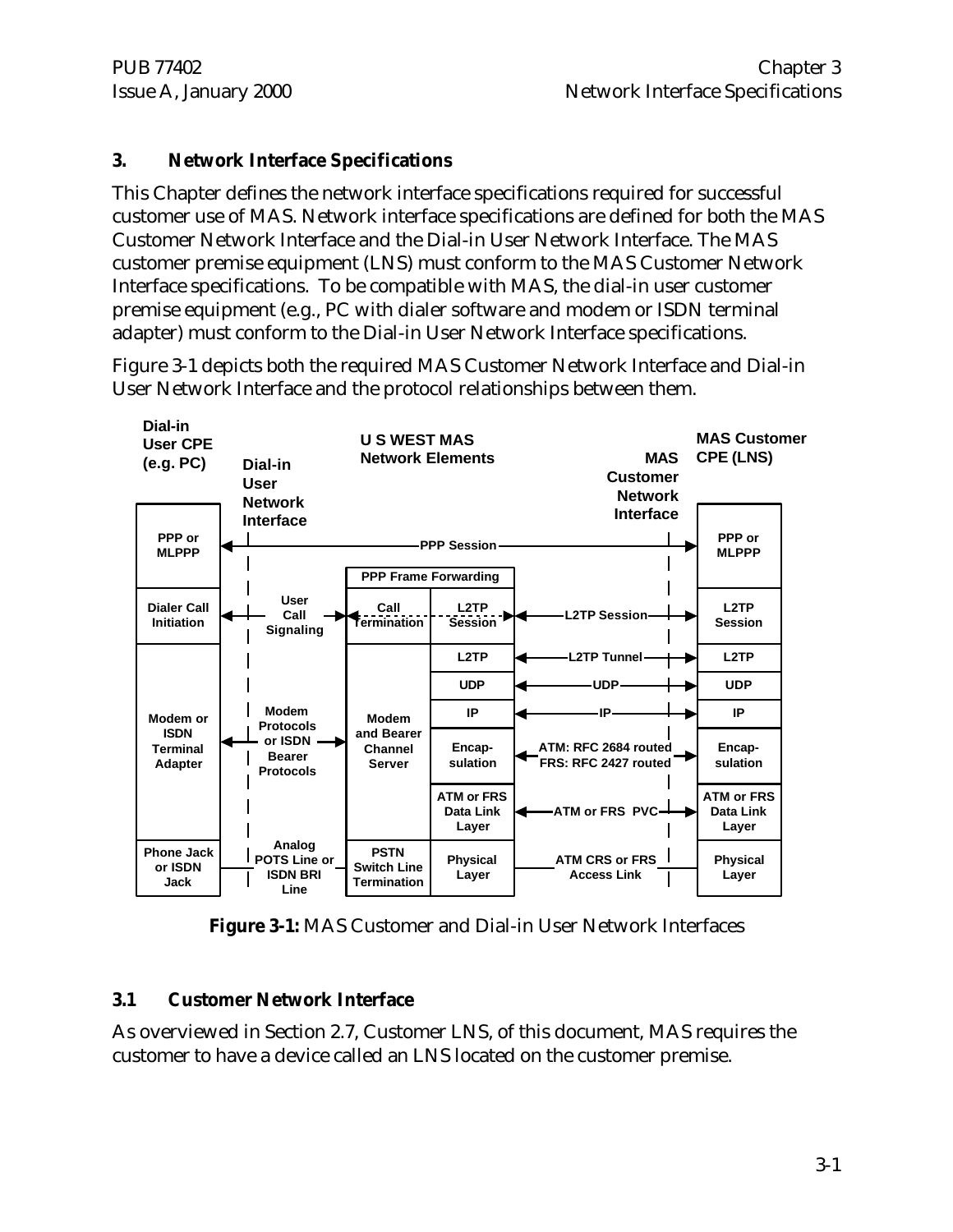The MAS Customer Network Interface exists in two types:

- ATM Cell Relay Service Network Interface Option.
- Frame Relay Service Network Interface Option

The customer premise equipment (CPE) must support one of these network interface options. In addition, the LNS must conform to the IP Encapsulation, UDP (User Datagram Protocol), IP (Internet Protocol) and L2TP (Layer 2 Tunneling Protocol) specifications identified in this section.

# **3.1.1 ATM Cell Relay Service Network Interface Option**

With respect to the U S WEST ATM Cell Relay Service option, MAS supports all physical layer access link options, electrical interfaces, port options, network interface jack types, jack pin assignments, Network Channel Interface (NCI) codes, Network Channel (NC) codes, service configurations, ATM layer interface, PVC management, UBRS network traffic control procedures, performance specifications and maintenance responsibilities defined in the ATM Cell Relay Service Technical Publication number 77378.

MAS supports *only* the Unspecified Bit Rate Service PVC Service Class.

For those ATM Cell Relay Service options supported by MAS, the CPE must conform to the corresponding technical specifications identified in ATM Cell Relay Service Technical Publication number 77378.

# **3.1.2 Frame Relay Service Network Interface Option**

With respect to the U S WEST Frame Relay Service option, MAS supports all service features, physical layer access link options, electrical interfaces, fractional port options, network interface jack types, jack pin assignments, NCI codes, NC codes, service configurations, data link layer interface, PVC management, performance specifications and maintenance responsibilities defined in the Frame Relay Service Technical Publication number 77372.

The CPE must conform to the corresponding technical specifications identified in Frame Relay Service Technical Publication number 77372.

# **3.1.3 IP Encapsulation Specification**

The CPE must support the following IP packet encapsulation standards:

- For a MAS ATM PVC, IETF RFC 2684, IP routed format must be supported.
- For a MAS Frame Relay PVC, IETF STD55 (RFC 2427) "Multiprotocol Interconnect Over Frame Relay", IP routed format must be supported. Only the following sections of this standard apply to MAS-CPE interoperability:
	- a) Section 3 Frame Format;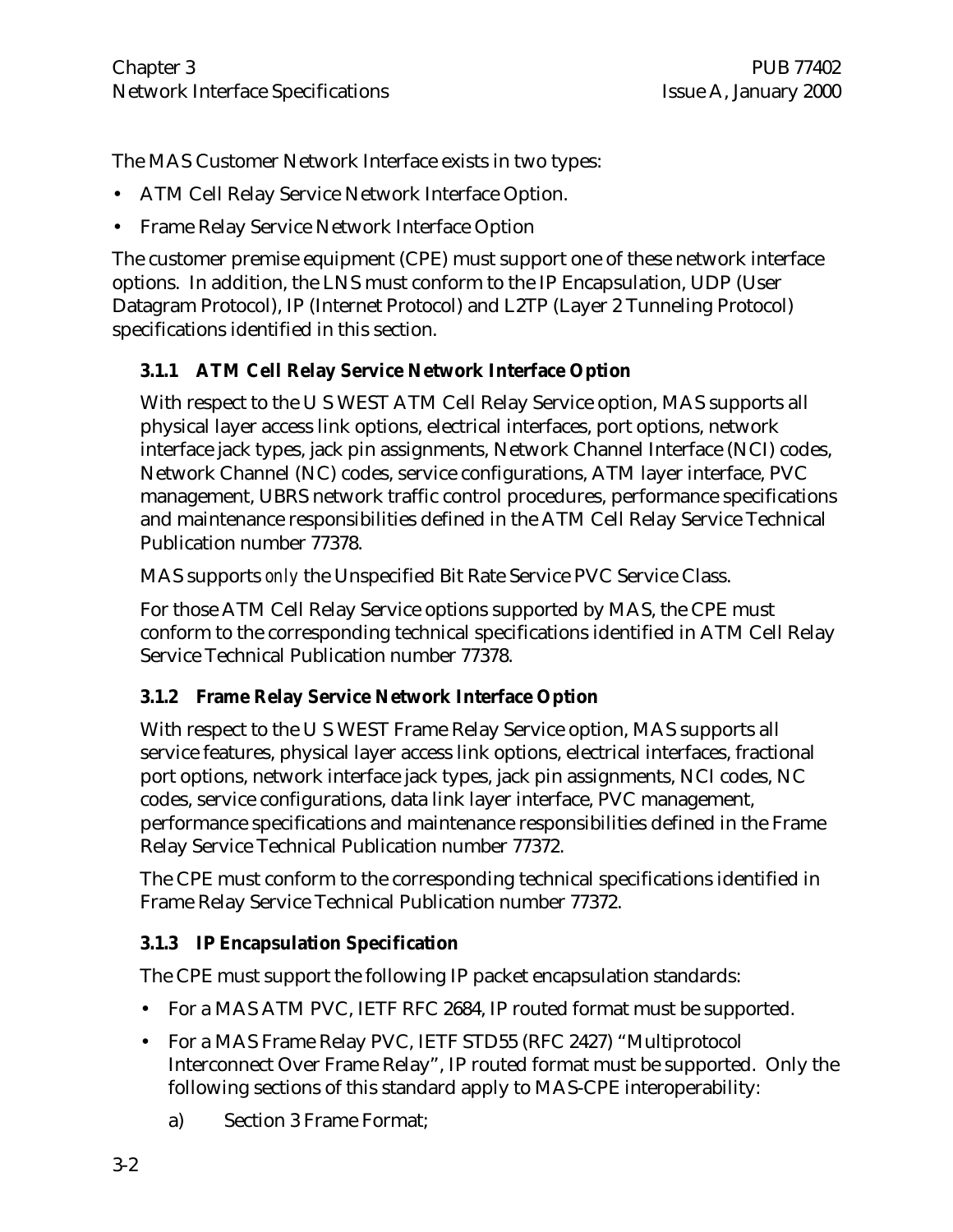- b) Section 4.1 Routed Frames Format of Routed IP Datagram (NLPID  $0xCC$ );
- c) Section 6 Fragmentation;
- d) Section 8 IP over Frame Relay (both NLPID value indicating  $IP = 0xCC$ and NLPID value indicating SNAP where  $PID = 0x0800$  (IP).

# **3.1.4 IP Specification**

For both MAS Frame Relay and MAS ATM customer network interfaces, the customer CPE must support the IP Version 4 protocol as specified in IETF STD0005 (RFC 791), IP: Internet Protocol. The CPE must support the entire specification to be interoperable with MAS.

## **3.1.5 UDP Specification**

For MAS interoperability, the CPE must support the IETF User Datagram Protocol (RFC 768) standard.

# **3.1.6 L2TP Specification**

To be interoperable with MAS, the CPE must support the following L2TP specifications:

- Dynamic L2TP tunnel establishment from L2TP tunnels that originate within the MAS network. The tunnels do not originate from the dial-in user premise equipment.
- Have capacity to support the establishment of at least 8 tunnels per calling area served by the LNS.
- L2TP tunnel authentication with a "shared secret" that is made available with the MAS subscription. This "secret" is only to known to the MAS customer and the U S WEST MAS Customer Service Center.
- L2TP session establishment and encapsulation of multiple concurrent PPP user data streams. For each user call accepted there is a corresponding L2TP session establish. This relationship is shown in Figure 3-1.
- L2TP Tunneling Protocol (IETF RFC 2661) standard compatible as qualified below:
	- a) Section 2.0. The network between MAS and the LNS is Frame Relay or ATM.
	- b) Section 4.3. Hiding of AVP Attribute Values. This section describes a method of indicating to a peer that the present value of an attribute value pair is hidden. MAS does not support the hiding of values of AVPs currently.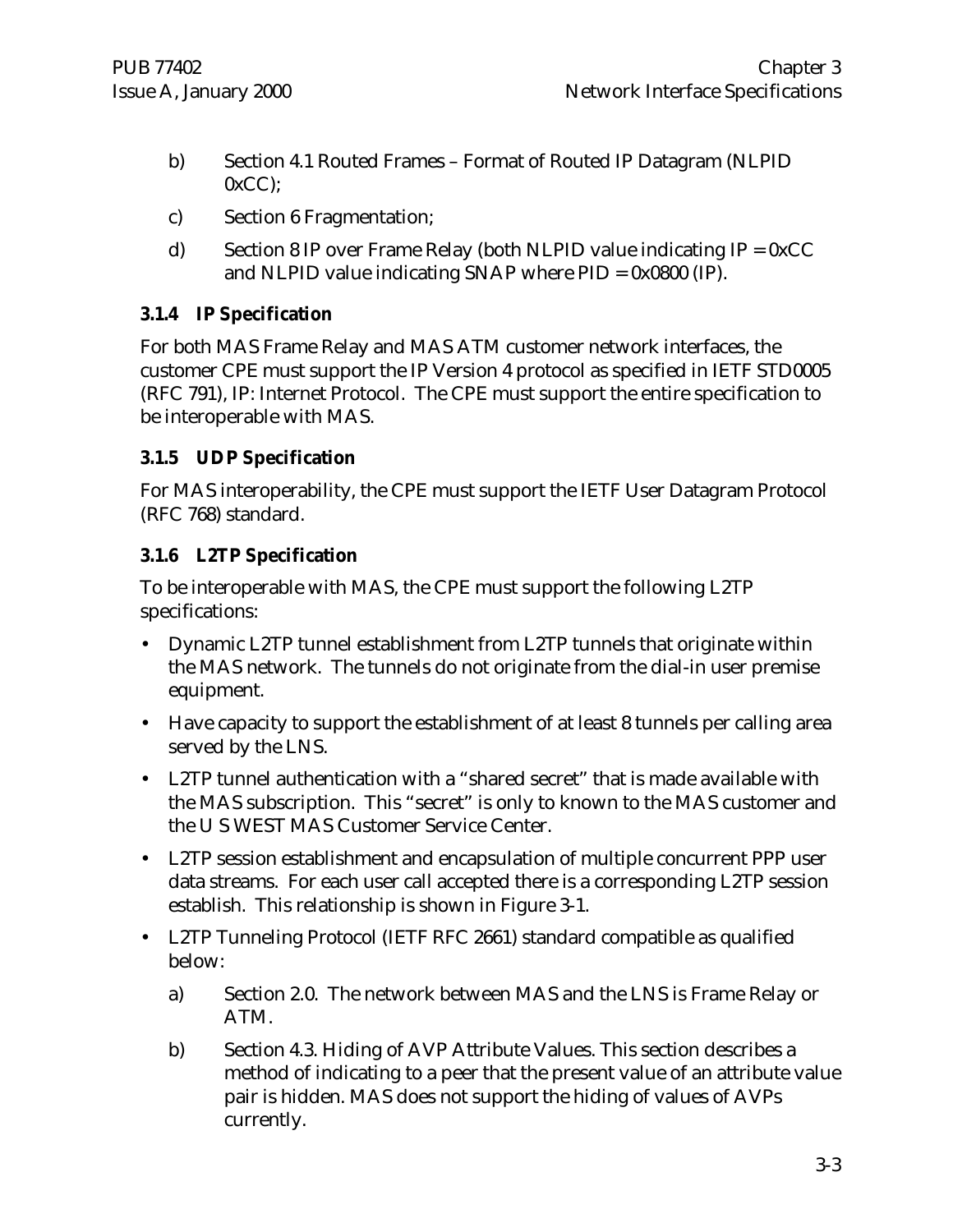- c) Section 4.4.5. Proxy LCP and Authentication AVPs. This section describes Attribute Value Pairs (AVP) and methods for negotiating LCP and user authentication. MAS does partial LCP negotiations and forwards the result to the LNS. MAS does not forward the authentication (PAP or CHAP) to the LNS. The authentication is discarded, which causes the client to re-negotiate authentication with the customer LNS. There are no known incompatibilities with this method, as PPP is structured to renegotiate this automatically. Note: This is not a consideration for compulsory tunneling based on Called or Calling Station ID.
- d) Section 5.2.2 Outgoing Call Establishment. MAS does not support Outgoing Call Establishment.
- e) Section 5.4 Using Sequence Numbers on the Data Channel. This section describes a method for enabling and disabling sequence numbers for the data channel. Sequence numbers are defined in the L2TP header for control messages and optionally for data messages (see Section 3.1). These are used to provide a reliable control message transport (see Section 5.4) and optional data message sequencing. MAS sends payload with sequence numbers, however, it will accept payload with or without sequence numbers.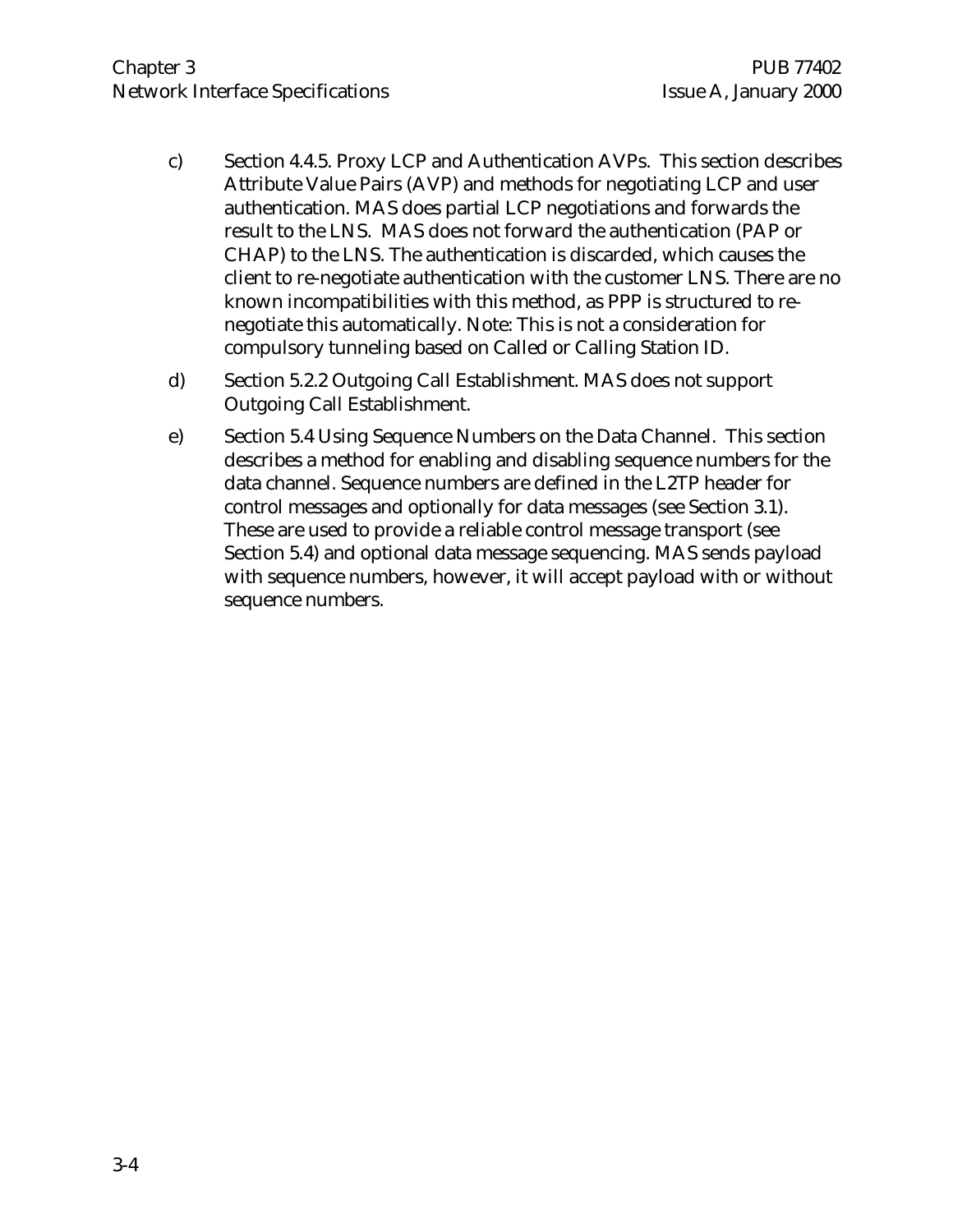# **3.2 Dial-in User Network Interface**

To be interoperable with MAS, the dial-in user customer premise equipment (e.g., PC with dialer software and modem or ISDN terminal adapter) must conform to the Dialin User Network Interface specifications defined in this section.

# **3.2.1 Modem Protocol Support**

The dial-in user equipment must be compatible with any of the Modem Protocols supported by MAS, as shown in Table 3-1 below.

| Classification            | <b>MAS Supported Protocols</b>                            |
|---------------------------|-----------------------------------------------------------|
| Modem                     | V.90 (56 Kbps)                                            |
| Modulation<br>Protocols   | K56Flex (transmit up to 56 Kbps, receive up to 33.6 Kbps) |
|                           | V.34+ (33.6 Kbps)                                         |
|                           | V.34 (28.8 Kbps fall forward/backward)                    |
|                           | V.32bis (14.4, 12, 9.6, 7.2 Kbps fall forward/backward)   |
|                           | V.32 (9.6, 4.8 Kbps fallback)                             |
|                           | V.23 (transmit 75 bps, receive 1200 bps)                  |
|                           | V.23 (transmit 1200 bps, receive 75 bps)                  |
|                           | V.22bis (2.4 Kbps)                                        |
|                           | V.22 (1.2 Kbps)                                           |
|                           | V.21                                                      |
|                           | <b>Bell 103</b>                                           |
|                           | <b>Bell 212</b>                                           |
|                           |                                                           |
| Modem Error               | V.42                                                      |
| Correction<br>and Framing | <b>MNP 2-4</b>                                            |
| Protocols                 | <b>LAPM</b>                                               |
|                           |                                                           |
| Compression               | V.42bis                                                   |
| Protocols                 | MNP <sub>5</sub>                                          |
|                           |                                                           |

# **Table 3-1:** MAS Modem Protocols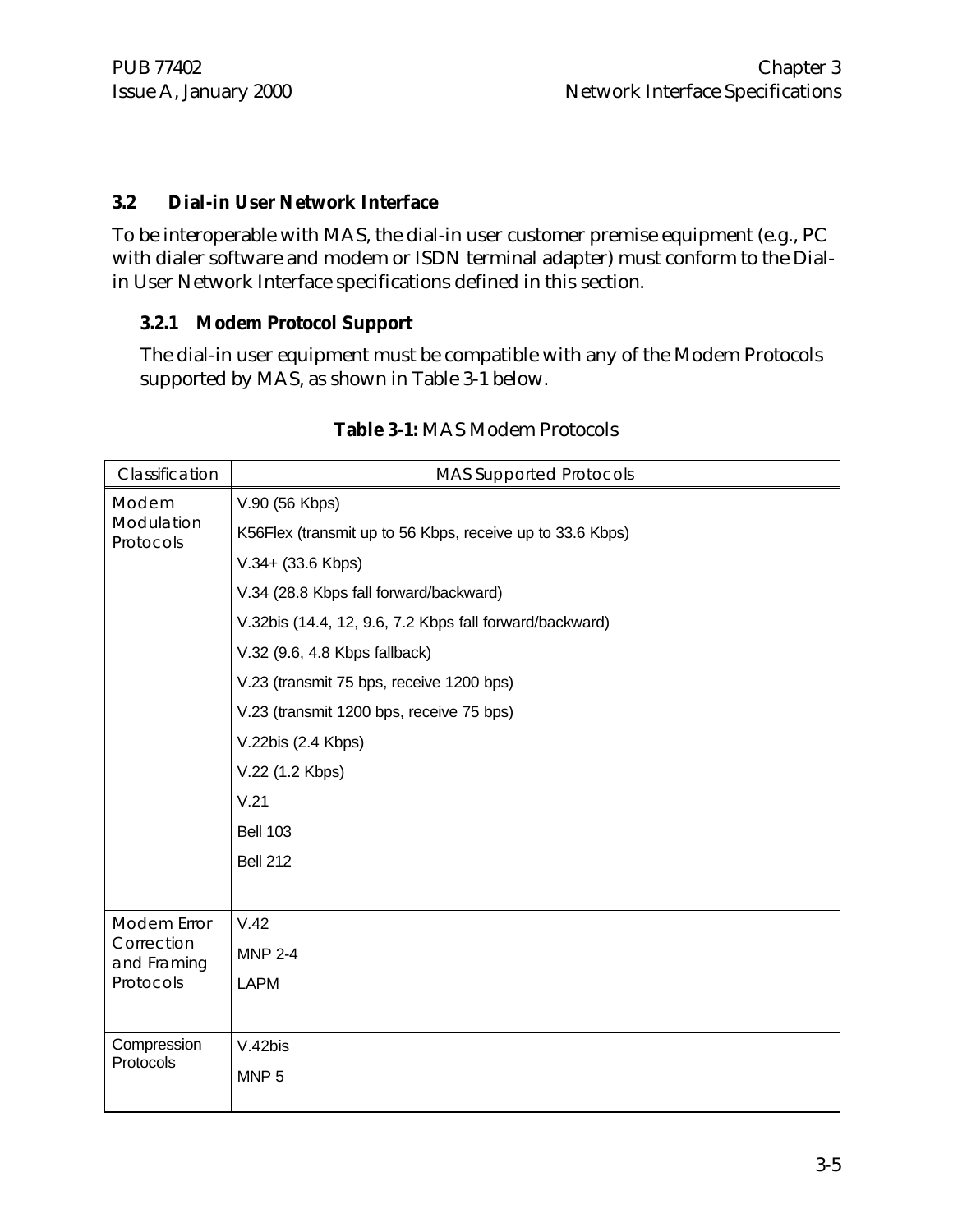# **3.2.2 ISDN Protocol Support**

The dial-in user equipment must be compatible with any of the ISDN Protocols supported by MAS:

- 56 or 64 Kbps automatic bit-rate detection
- Data-over Voice ISDN support
- V.120/I.465 terminal adaptation
- V.120/V.110 rate adaptation

# **3.2.3 User Dialer Protocol Support**

As illustrated in Figure 4-1, MAS supports only dial-in user systems that support the following PPP protocol standards:

- PPP (IETF RFC 1661) or
- MP or PPP Multilink Protocol (IETF RFC 1990)

MAS supports only dial-in user systems that support the PAP or CHAP user authentication protocol s defined in the PPP Authentication Protocols standard (IETF RFC 1334).

## **3.3 E-mailed Reports Customer Interface Requirements**

MAS reports are attached to e-mailed messages that are sent to customers. To receive the MAS reports, the customer e-mail client software must support MIME-type Version 1.0. If customer e-mail client software is Eudora or Pine, it needs to be explicitly set to MIME-type Version 1.0.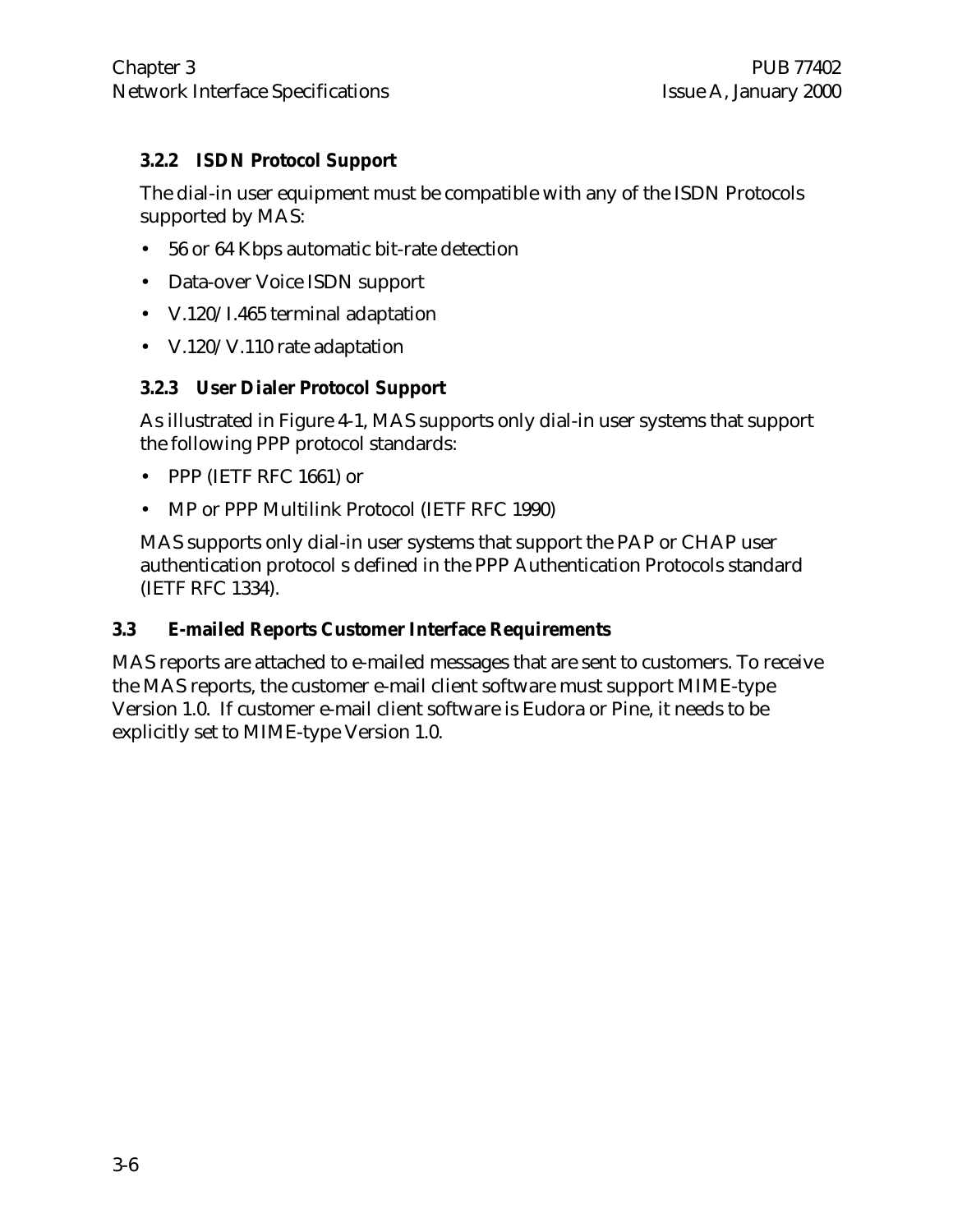# **Chapter and Section Page**

| 4. |     |                                                          |  |
|----|-----|----------------------------------------------------------|--|
|    | 4.1 |                                                          |  |
|    | 4.2 | Modem Connection Success Rate and Modem Connect Speed4-1 |  |
|    | 4.3 |                                                          |  |
|    | 4.4 |                                                          |  |
|    | 4.5 |                                                          |  |
|    | 4.6 |                                                          |  |
|    |     |                                                          |  |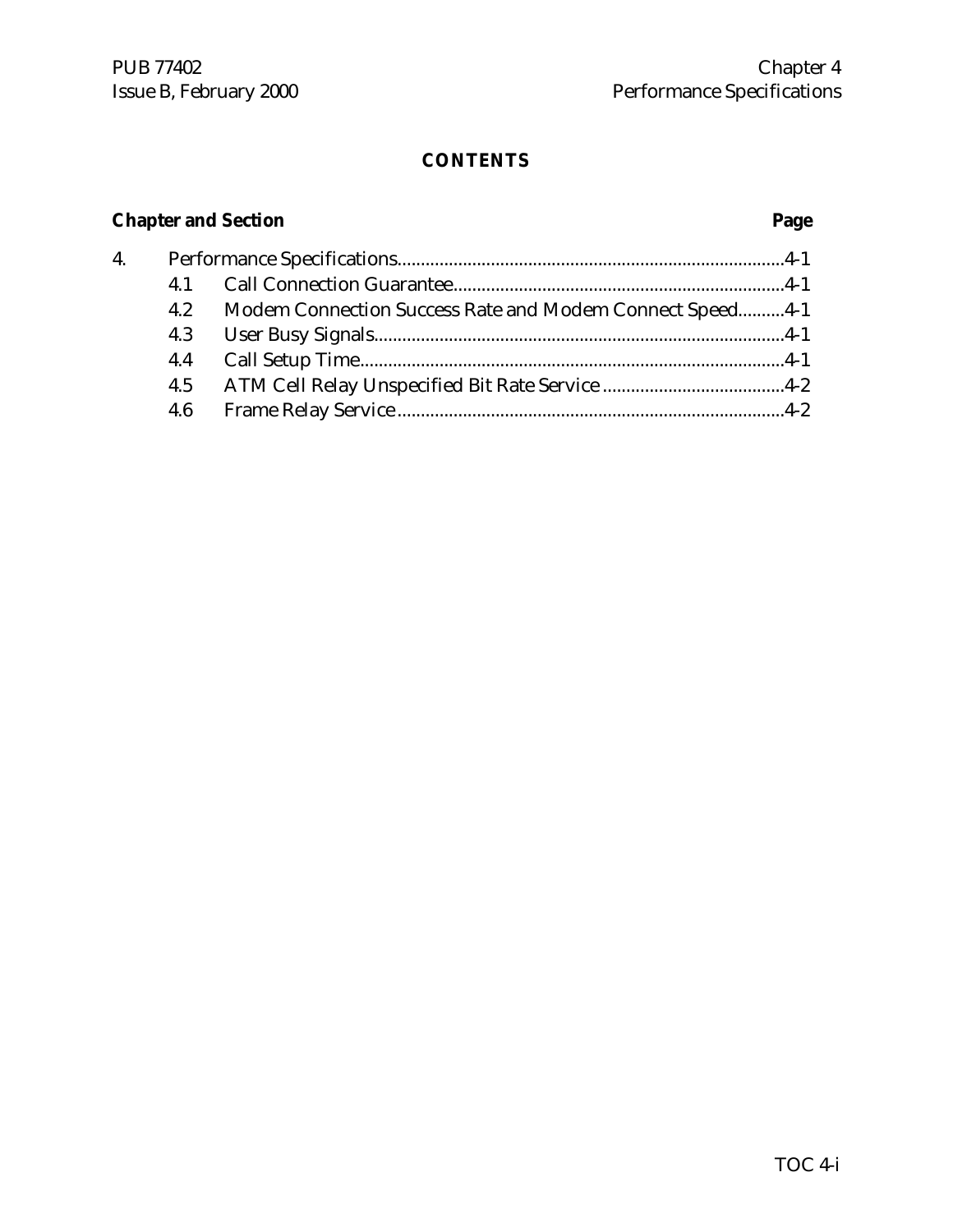# **4. Performance Specifications**

# **4.1 Call Connection Guarantee**

U S WEST guarantees that, for each local calling area subscription to N number of Modem Aggregation Service (MAS) Ports, that N number of calls to a valid Directory Number will always be connected. For example, if the customer orders 480 MAS ports, U S WEST guarantees that the customer will always get 480 successful *call* connections to MAS modems. A successful MAS call is defined as the point in time when MAS answers the "ringing" call by doing a voice path cut-through to the users telephone line. This is the brief point in time when the "ringing" goes silent and immediately before modem training negotiation occurs. This guarantee excludes the Modem Connection Success Rate for reasons sited in Section 4.2.

# **4.2 Modem Connection Success Rate and Modem Connect Speed**

Although U S WEST provides a *call* connection guarantee (see Section 4.1), U S WEST does not guarantee or warranty the likelihood that a successful MAS *modem* connection with the users modem will occur. Also, U S WEST does not guarantee or warranty that a particular modem connect speed will be obtained with a user modem. Modem connect speeds and the probability of successful modem connection varies widely across user local loops and modem equipment.

# **4.3 User Busy Signals**

A user busy signal (also known as Busy Tone) is an audible tone heard at the rate of 60 impulses per minute (60 IPM). If users receive a Busy Tone when dialing a MAS DN, this means that the customer exceeded their MAS Port subscription limit for the DN. In other words, for the point in time the Busy Tone is heard, the number of dial-in user call sessions for the called DN is greater than the number of MAS Ports the customer has ordered.

# **4.4 Call Setup Time**

MAS defines Call Setup time as the time from when all the user dial digits are received at the ingress central office PSTN switch and the time that the call is answered (the switch "cuts through" the voice path between the user line and the PSTN trunk).

U S WEST does not guarantee or warranty the Call Setup Time, since the time it takes to answer a call is also dependent on factors outside of our control. These factors include the LNS L2TP tunnel setup time (if a tunnel has not been previously setup) and the L2TP call-session setup-processing time.

Calculations for MAS Call Setup time range from 653 msec to 1,053 msec. Therefore, the MAS objective for call setup time is less than 1,100 msec.

NOTE: These numbers do not include any time involved with session setup after the call has been connected (e.g., modem training and negotiation time, PPP session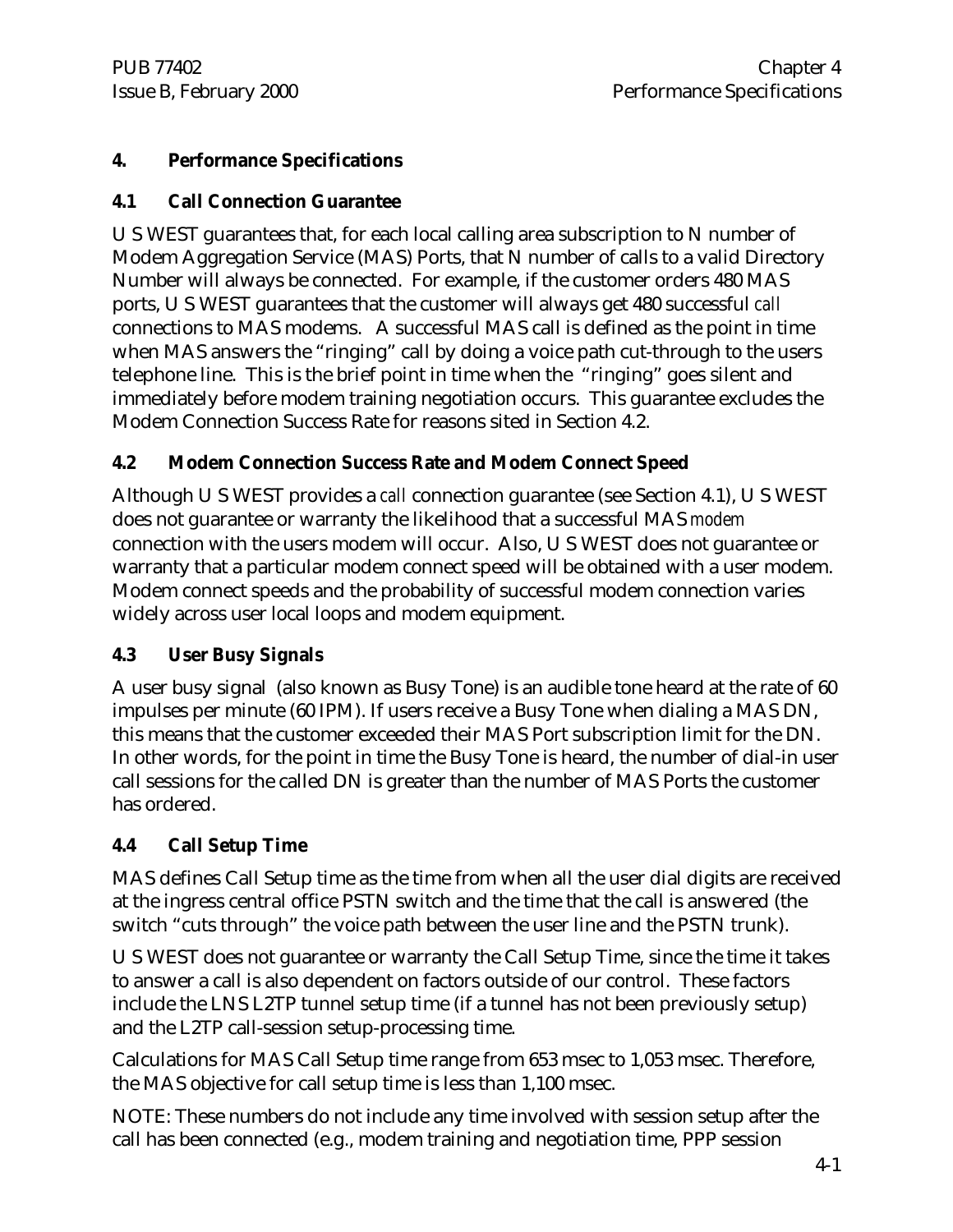creation time, PPP user authentication time and PPP network layer (e.g. IP) protocol negotiation time).

# **4.5 ATM Cell Relay Unspecified Bit Rate Service**

U S WEST does not guarantee or warrant the delivery of ATM cells, since the ATM Cell Relay UBR (Unspecified Bit Rate) Service does not guarantee any minimum bandwidth.

MAS supports the ATM Cell Relay Service Performance Specifications that apply to Unspecified Bit Rate Service as defined in the ATM Cell Relay Service Technical Publication 77378.

### **4.6 Frame Relay Service**

U S WEST does not guarantee or warrant that Frame Relay frames will be delivered, since frames are subject to being discarded under conditions of Frame Relay network congestion.

MAS supports all Frame Relay Service Performance Specifications defined in the Frame Relay Service Technical Publication 77372.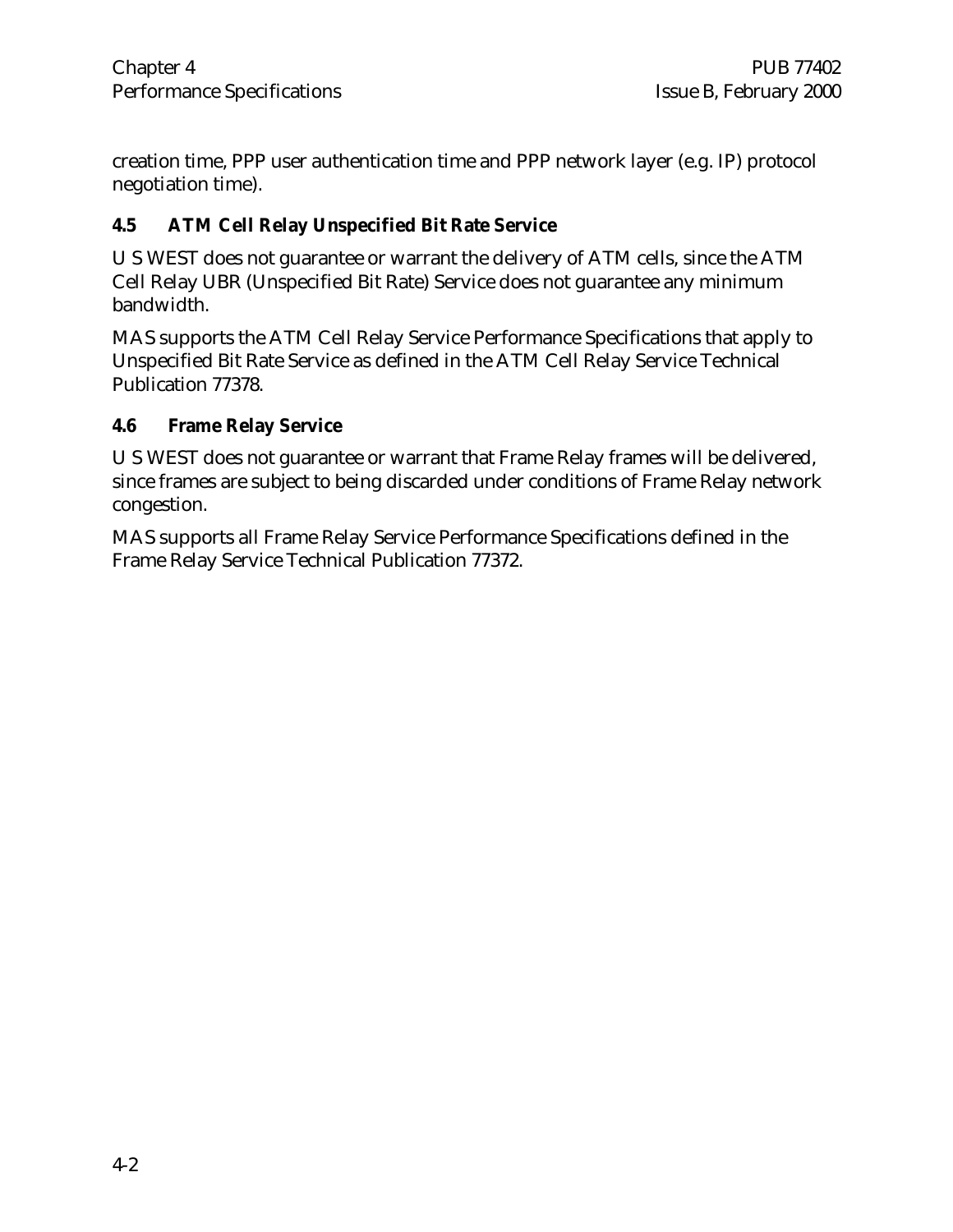# **Chapter and Section Page**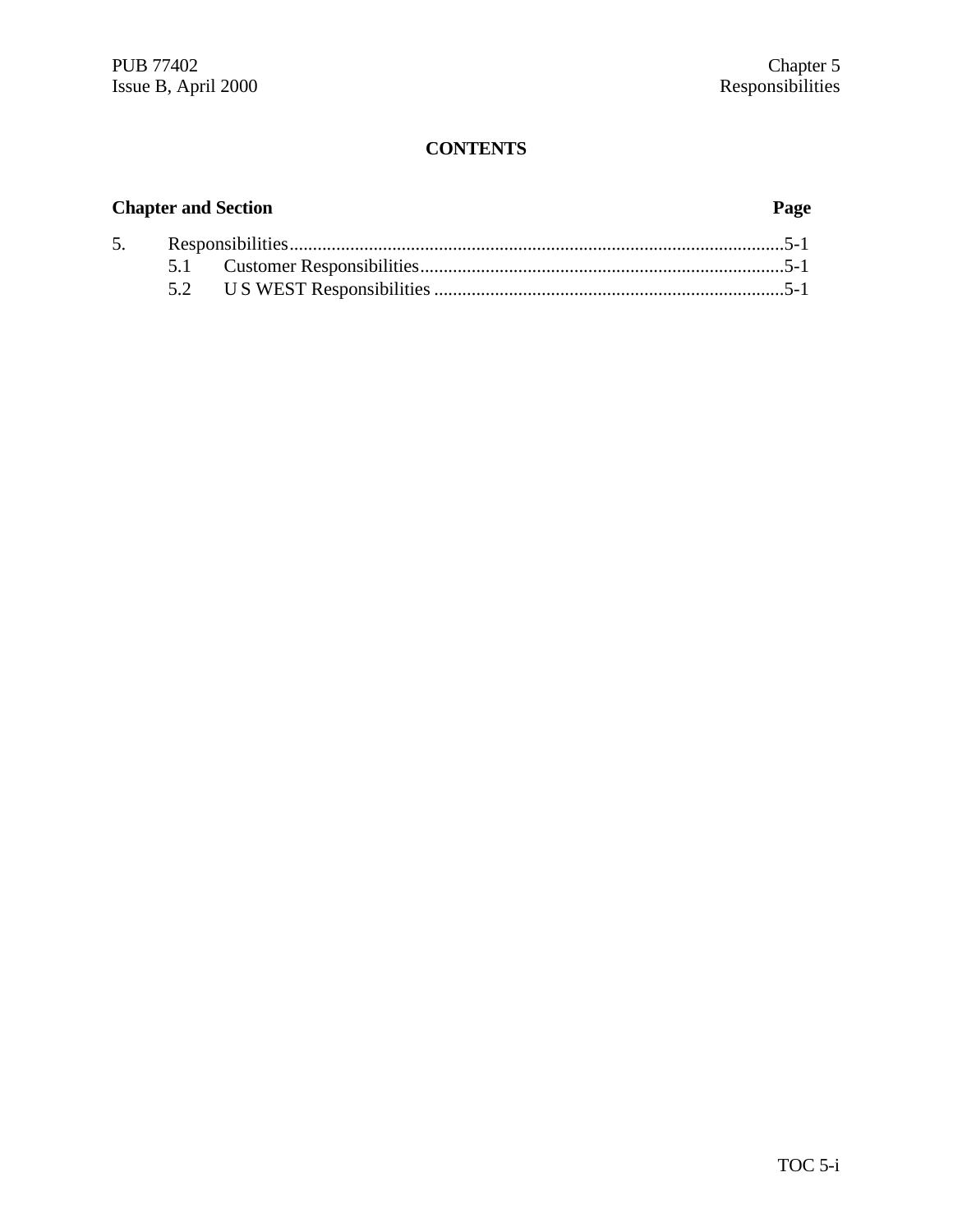#### **5. Responsibilities**

#### **5.1 Customer Responsibilities**

The customer is responsible for the maintenance of all equipment and cable beyond the Customer Network Interface (as defined in Section 3.1 of this document). Examples of such equipment include routers, LNS, RADIUS server and LAN hub or switch.

In the case of MAS service trouble, the customer or their responsible agent is responsible for sectionalizing the trouble and verifying that the trouble is not in the customer-owned equipment or cable before calling the MAS Customer Service Center.

In order for U S WEST to provide a state of the art MAS network, maintenance and upgrades for MAS nodes will be required. The customer will be required to allow U S WEST to perform necessary maintenance. U S WEST will notify affected customers via a written notice, email message or telephone contact prior to a maintenance date.

If the service trouble is isolated to the customer owned equipment or cable, the customer or its responsible agent is responsible for clearing the trouble and restoring the service to normal operation.

In the case of service outage or chronic, systemic degraded service, the customer should contact the MAS Customer Service Center at 1-888-333-1681. Examples of degraded service include lower than expected average modem connect success rates, lower that expected average modem connect speeds and fast busy signals experienced by dial-in users. The customer must determine that the degraded service is chronic and affects multiple dial-in users, not just one user, before calling the MAS Customer Service Center.

Joint testing between the customer and/or its responsible agent and U S WEST personnel may sometimes be necessary to isolate the trouble.

For MAS ATM Cell Relay Service customers, the customer responsibilities related to the physical ATM access link equipment (e.g., router/LNS) are defined in Section 8, Maintenance, of ATM Cell Relay Service Technical Publication 77383.

For MAS Frame Relay Service customers, the customer responsibilities related to the physical Frame Relay access link equipment (e.g., router/LNS) are defined in Section 8, Maintenance, of Frame Relay Service Technical Publication 77372.

#### **5.2 U S WEST Responsibilities**

U S WEST is responsible for all equipment and cable on the U S WEST side (i.e., network side of the Customer Network Interface at the customer location, and also for managing and maintaining the transmission facility between the Serving Wire Center and the customer location.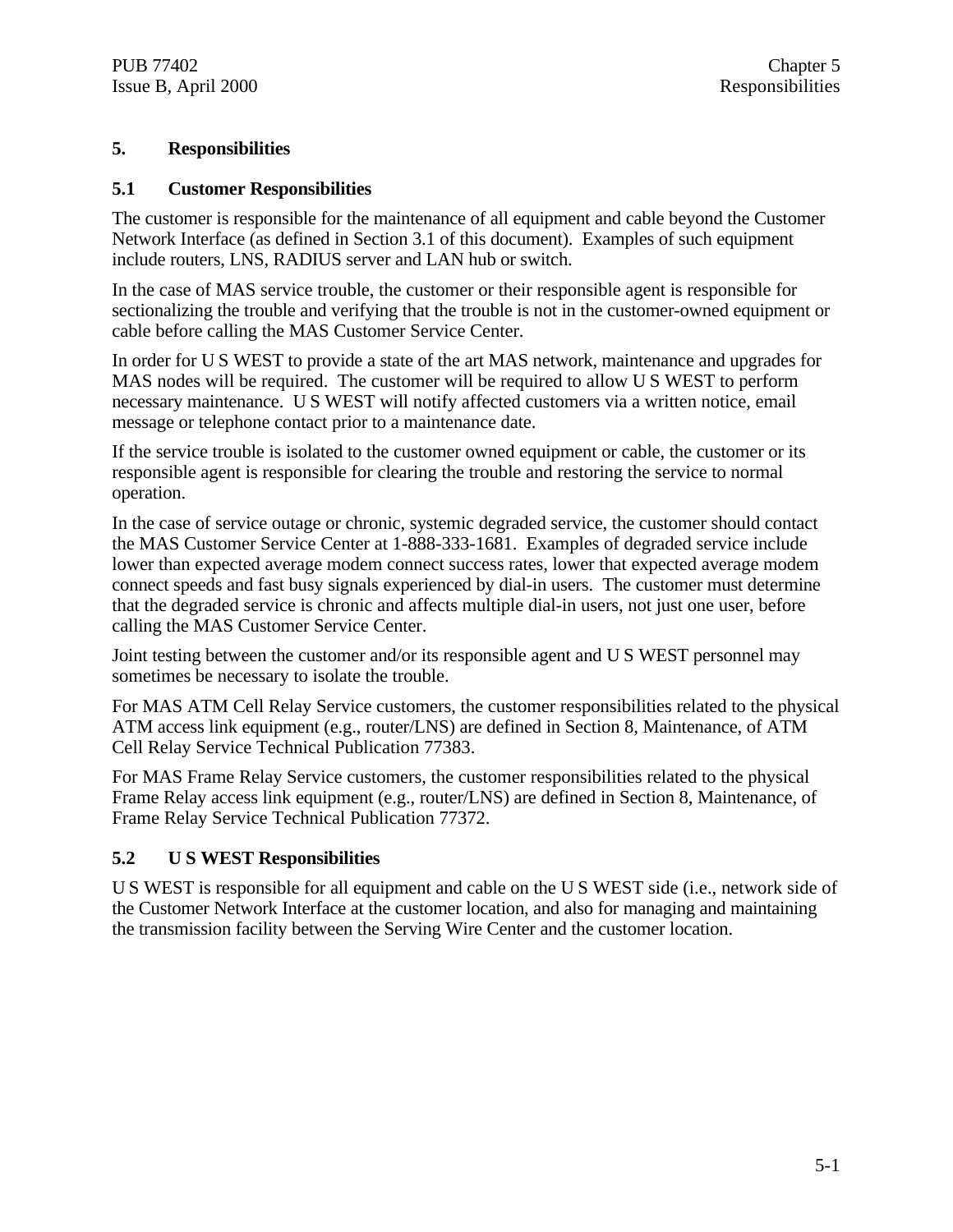# **Chapter and Section**

# Page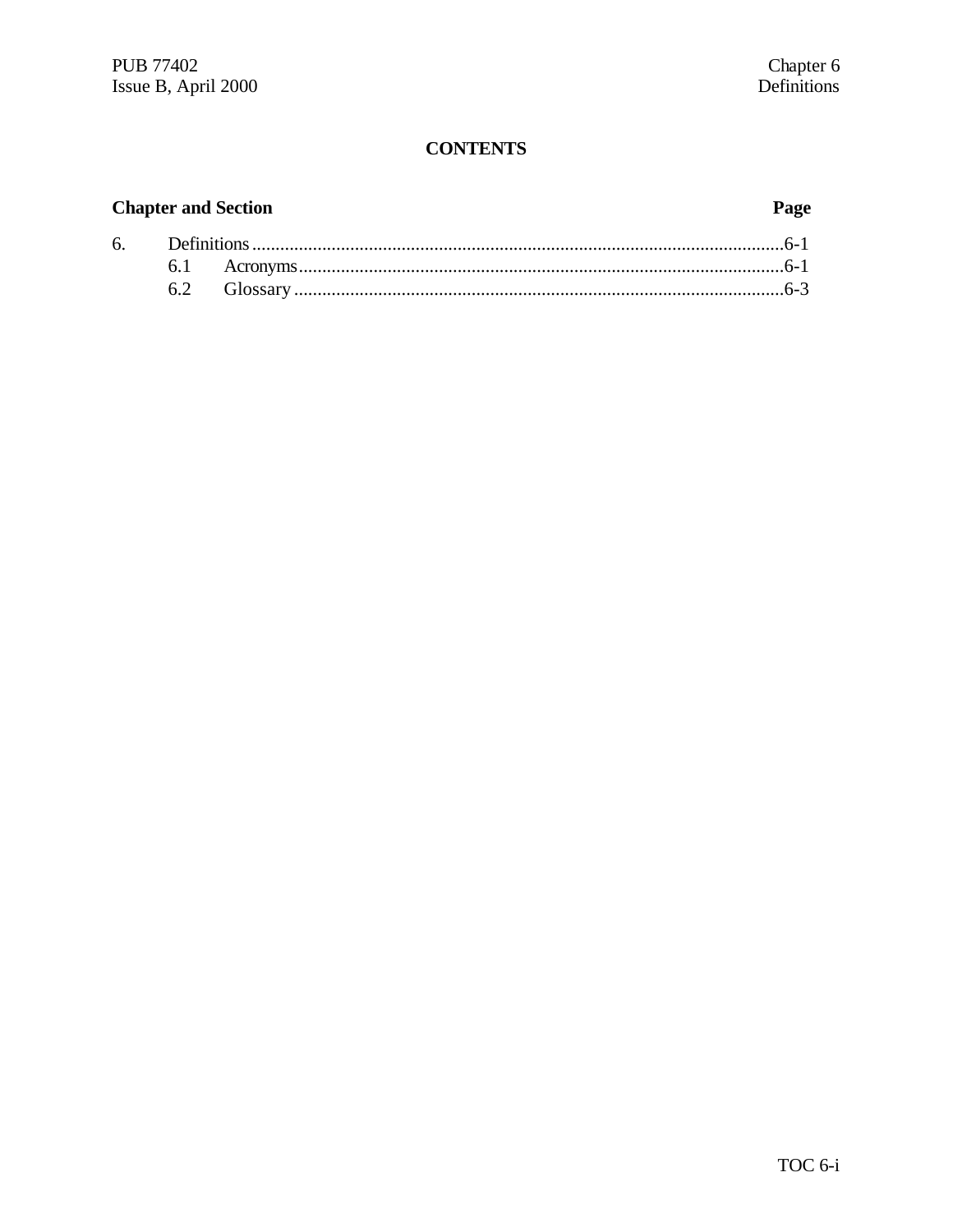PUB 77402 Chapter 6 Issue B, April 2000 Definitions

# **6. Definitions**

# **6.1 Acronyms**

| AAA               | Administration, Authentication and Accounting |
|-------------------|-----------------------------------------------|
| <b>ATM</b>        | <b>Asynchronous Transfer Mode</b>             |
| <b>AVP</b>        | <b>Attribute Value Pair</b>                   |
| <b>BRI</b>        | <b>Basic Rate Interface</b>                   |
| <b>CHAP</b>       | Challenge-Handshake Authentication Protocol   |
| <b>CIR</b>        | <b>Committed Information Rate</b>             |
| <b>CPE</b>        | <b>Customer Premise Equipment</b>             |
| <b>CRS</b>        | <b>Cell Relay Service</b>                     |
| <b>DID</b>        | Direct Inward Dial                            |
| <b>DLCI</b>       | Data Link Connection Identifier               |
| <b>DN</b>         | <b>Directory Number</b>                       |
| DS1               | Digital Signal Level 1 (1.544 Mbit/s)         |
| DS3               | Digital Signal Level 3 (44.736 Mbit/s)        |
| <b>DSS</b>        | Digital Switched Service                      |
| <b>FRS</b>        | Frame Relay Service                           |
| <b>IETF</b>       | <b>Internet Engineering Task Force</b>        |
| $\mathbb{P}$      | <b>Internet Protocol</b>                      |
| <b>ISDN</b>       | <b>Integrated Services Digital Network</b>    |
| <b>ISP</b>        | <b>Internet Service Provider</b>              |
| L <sub>2</sub> TP | Layer 2 Tunneling Protocol                    |
| <b>LATA</b>       | <b>Local Access and Transport Area</b>        |
| <b>LCP</b>        | <b>Link Control Protocol</b>                  |
| <b>LNS</b>        | <b>L2TP Network Server</b>                    |
| <b>MAS</b>        | Modem Aggregation Service                     |
| <b>MLPPP</b>      | Multi-link PPP Protocol                       |
| <b>MODEM</b>      | Modulator/DEModulator                         |
| <b>MP</b>         | Multi-link PPP Protocol                       |
| N <sub>C</sub>    | <b>Network Channel</b>                        |
| <b>NCI</b>        | <b>Network Channel Interface</b>              |
| <b>NDN</b>        | Non-sequential Directory Number               |
| <b>NLPID</b>      | Network Layer Protocol Identifier             |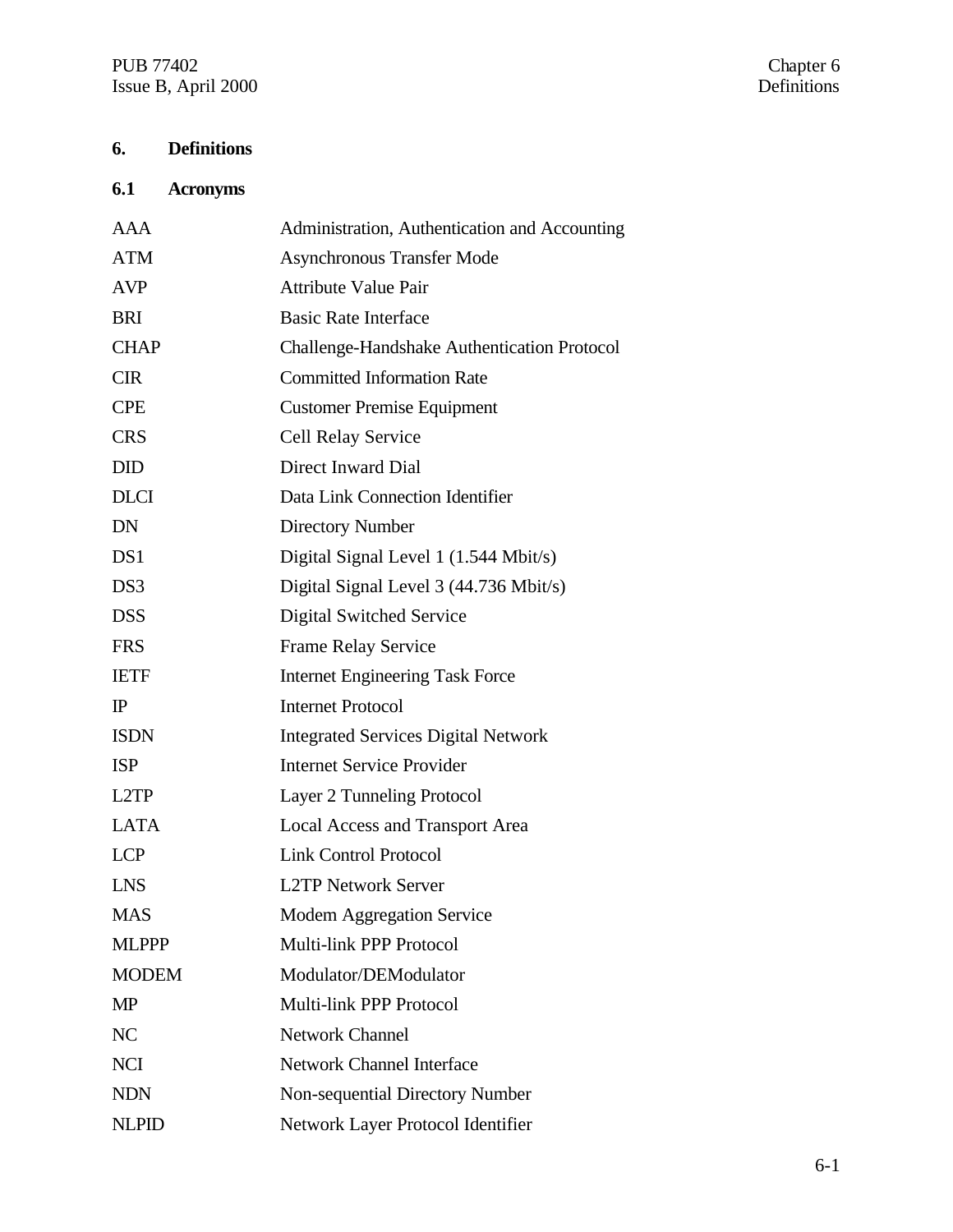| <b>NNI</b>     | Network to Network Interface                           |
|----------------|--------------------------------------------------------|
| <b>NPA</b>     | Numbering Plan Area                                    |
| <b>NSP</b>     | <b>Network Service Provider</b>                        |
| <b>NXX</b>     | $N =$ Numbers 2 - 9, $X =$ Numbers 0 - 9               |
| PAP            | <b>Password Authentication Protocol</b>                |
| <b>PID</b>     | Protocol Identifier                                    |
| <b>POTS</b>    | Plain Old Telephone Service                            |
| <b>PPP</b>     | <b>Point to Point Protocol</b>                         |
| <b>PSTN</b>    | <b>Public Switched Telephone Network</b>               |
| PRI            | Primary Rate (ISDN) Interface                          |
| <b>PVC</b>     | <b>Permanent Virtual Circuit</b>                       |
| <b>RADIUS</b>  | <b>Remote Authentication Dial-In User Service</b>      |
| <b>RFC</b>     | <b>Request for Comment</b>                             |
| <b>SNAP</b>    | <b>SubNetwork Attachment Point</b>                     |
| <b>TA</b>      | <b>Terminal Adapter</b>                                |
| TCP/IP         | <b>Transmission Control Protocol/Internet Protocol</b> |
| <b>TN</b>      | <b>Telephone Number</b>                                |
| <b>UAS</b>     | <b>Uniform Access Solution</b>                         |
| <b>UBRS</b>    | <b>Unspecified Bit Rate Service</b>                    |
| <b>UDP</b>     | <b>User Datagram Protocol</b>                          |
| <b>UNI</b>     | <b>User to Network Interface</b>                       |
| <b>VCC</b>     | <b>Virtual Channel Connection</b>                      |
| <b>VCI/VPI</b> | Virtual Channel Identifier/Virtual Path Identifier     |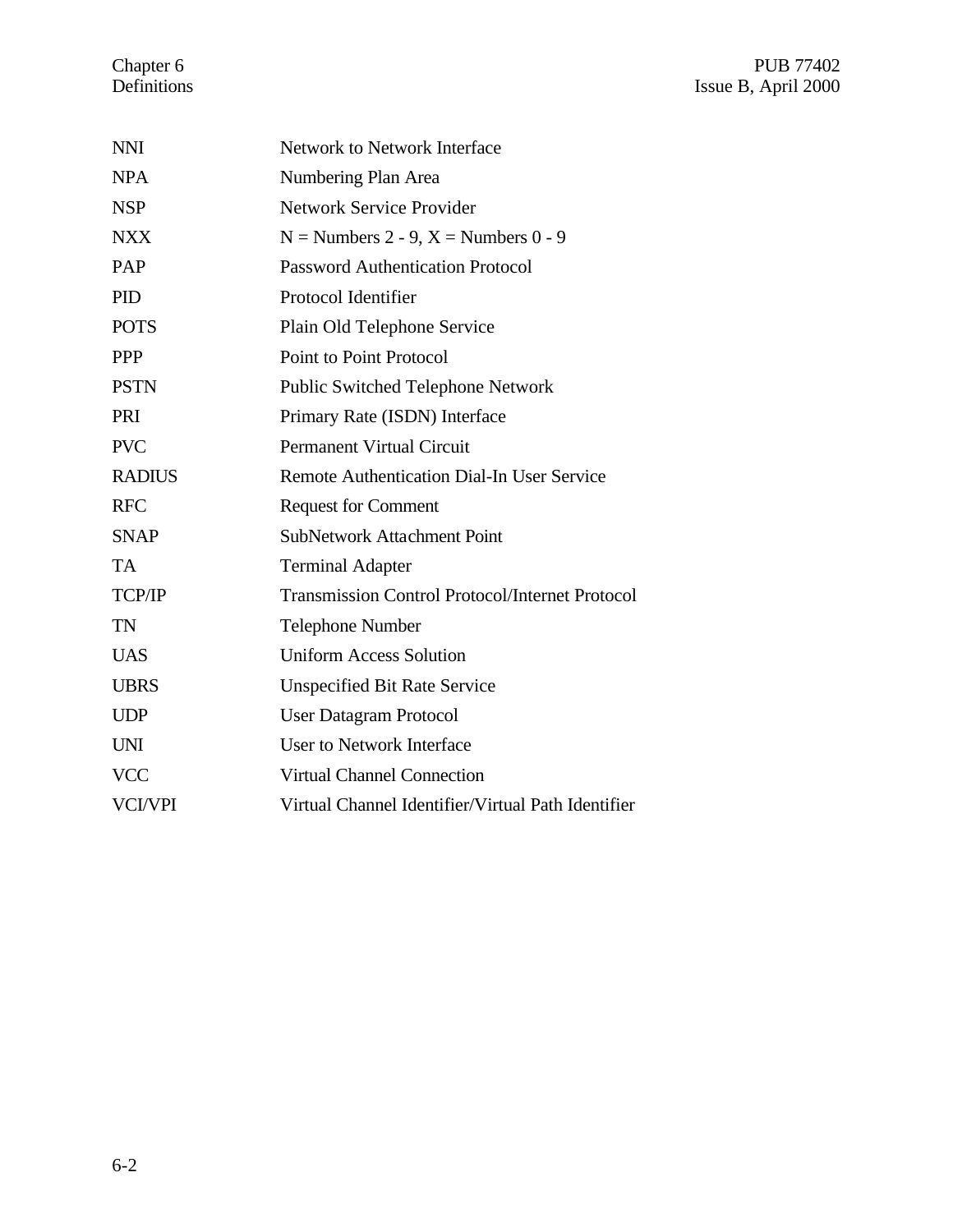#### **6.2 Glossary**

#### **Asynchronous Transfer Mode (ATM)**

An information transfer method in which the information is organized into fixed length (53 octet) cells. It is asynchronous in the sense that the recurrence of cells containing user information is not necessarily periodic.

#### **Attribute Value Pair (AVP)**

In the L2TP standard, the variable length concatenation of a unique Attribute (represented by an integer) and a Value containing the actual value identified by the attribute. Multiple AVPs make up Control Messages which are used in the establishment, maintenance, and tear-down of L2TP tunnels.

#### **Bandwidth**

The range of frequencies that contain most of the energy or power of a signal; also, the range of frequencies over which a circuit of system is designed to operate.

#### **Bits/second (bit/s)**

Bits per second, e.g., 56,000 bit/s. In data transmission, it is the number of binary zero and one bits transmitted in 1 second.

#### **Call**

The sequences of events begun when an End-User makes a request for service and provides an address code (see also Directory Number). A call is concluded when communication between the End-Users has terminated.

#### **Challenge Handshake Authentication Protocol (CHAP)**

Challenge Handshake Authentication Protocol [IETF RFC1994], a PPP cryptographic challenge/response authentication protocol in which the cleartext password is not passed over the line.

#### **Committed Information Rate (CIR) bit/s**

The rate at which the network agrees to transfer information, under normal conditions, during a time interval Tc.

#### **Customer Network Interface**

The interface with a customer at a point of termination.

#### **Customer Premises**

Denotes a building or portion(s) of a building occupied by a single customer or End-User either as a place of business or residence. Adjacent buildings and the buildings on the same continuous property occupied by the customer and not separated by a public thoroughfare, are also considered the same customer's premises.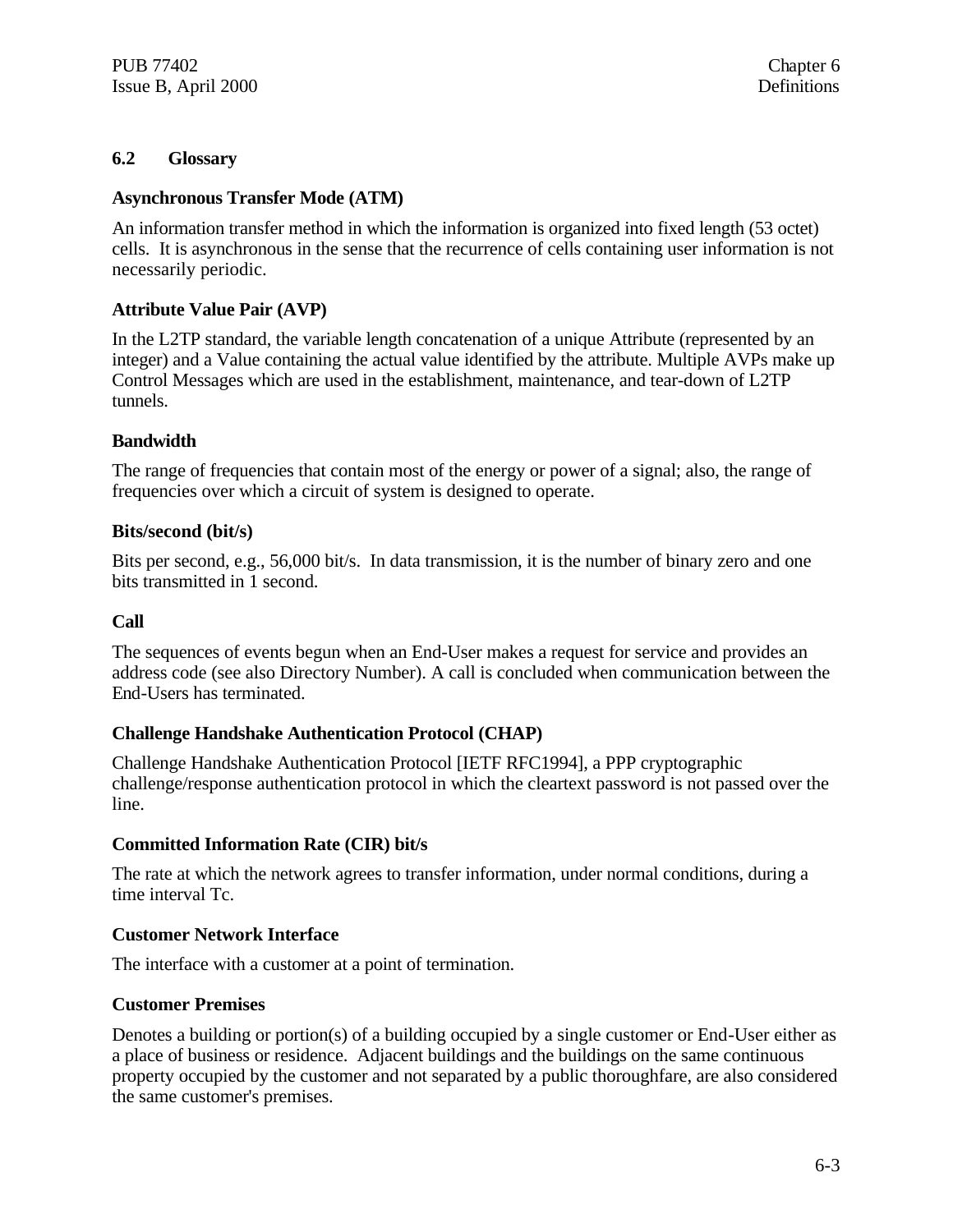#### **Customer Premises Equipment (CPE)**

All telecommunication equipment located at a customers location.

#### **Data Link Layer**

See Layer 2.

#### **Data Link Connection Identifier (DLCI)**

The Data Link Connection Identifier is located within the address field of a frame relay packet, and is used to identify each PVC.

#### **Dial-in User**

The person and computer system that dials into the MAS location using a PAP or CHAP compatible PPP dialer using one or more analog telephone lines with modems or an ISDN BRI line (Single Line ISDN service) and ISDN terminal adapter.

#### **Directory Number**

A 10-digit address (e.g. telephone number) used for signaling a call through the PSTN. A Directory Number (DN) is associated with a particular service (e.g., MAS, ISDN PRI, Advanced DSS, BRI, 1FB, 1FR). A Directory Number may point to one or more physical circuits or may be logical, as in the case of Modem Aggregation Service (MAS). For MAS, a Directory Number is associated with a pool of available physical modems or ISDN Bearer channel terminations within a U S WEST Local Calling Area.

#### **DS1 Clear Channel**

Denotes that 1.536 Mbit/s of a 1.544 Mbit/s DS1 facility are available for customer information. The remaining 8 kilobits, or overhead, are for error correction, framing, and network performance/status/information.

#### **Encryption**

A process of encoding and decoding information so that it is not easily decipherable by unintended recipients.

#### **Frame Relay Access Link**

A Frame Relay access channel used to access the designated geographical U S WEST Frame Relay Service Serving Area.

#### **Frame Relay Port**

A termination point on the Frame Relay Module for the FRS Access Link(s).

#### **Integrated Services Digital Network (ISDN)**

A network providing or supporting a range of telecommunications services that provides digital connections between End-Users.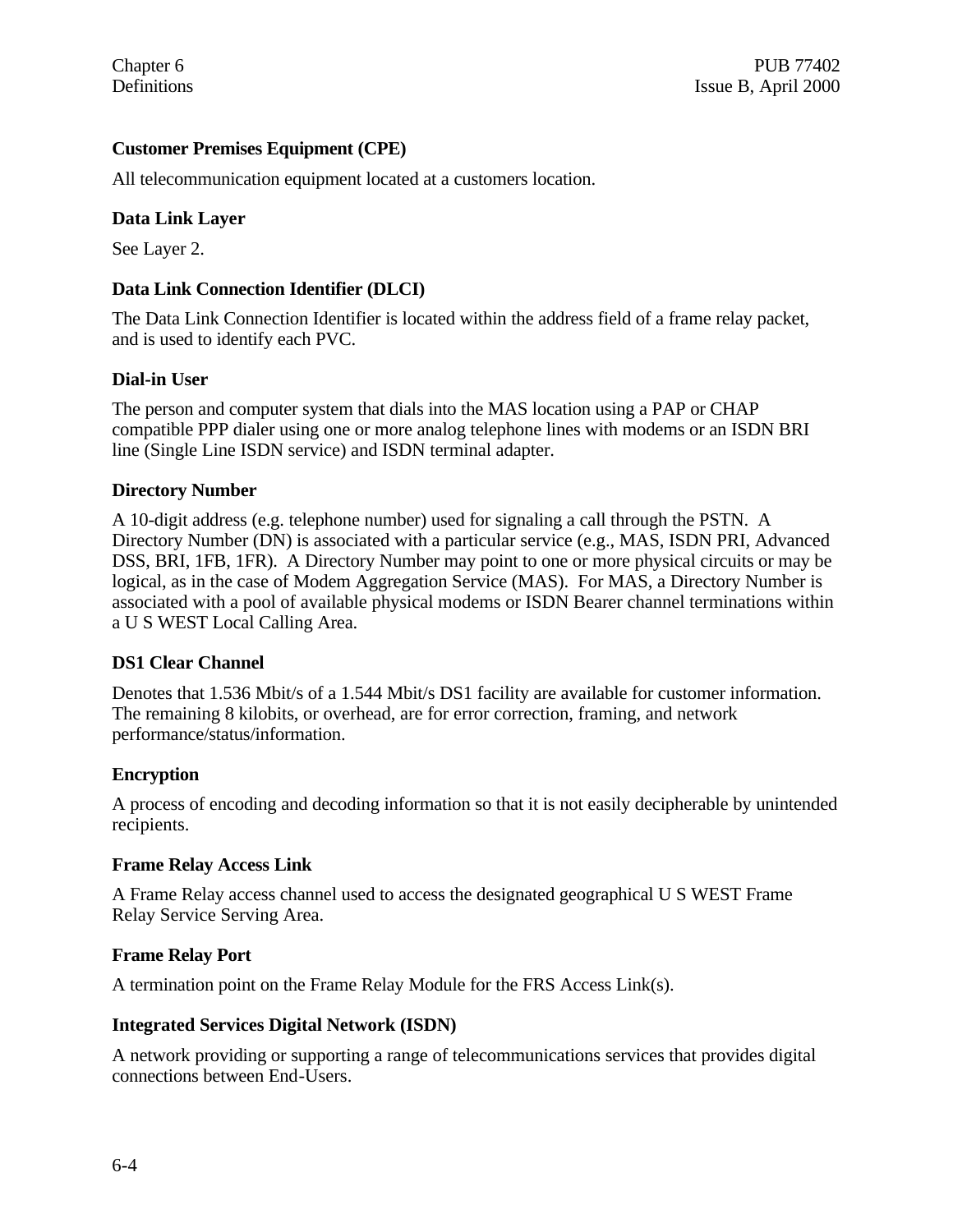PUB 77402 Chapter 6 Issue B, April 2000 Definitions

#### **Kilobit/Second (kbit/s)**

One thousand (1000) bits/second.

## **L2TP**

Layer 2 Tunneling Protocol as defined IETF RFC 2661.

#### **L2TP Network Server (LNS)**

A node that acts as one side of an L2TP tunnel endpoint and is a peer to MAS. The LNS is the logical termination point of a PPP session that is being tunneled from MAS. The LNS has the functions: PPP session termination, IP routing and sometimes user IP address assignment. The LNS does not contain the modems to perform modem call and/or ISDN call termination functions.

#### **L2TP Session**

L2TP is connection-oriented. The LNS and LAC maintain state for each Call that is initiated or answered by a LAC. An L2TP Session is created between the LAC and LNS when an end-to-end PPP connection is established between a Remote System and the LNS. Datagrams related to the PPP connection are sent over the Tunnel between the LAC and LNS. There is a one to one relationship between established L2TP Sessions and their associated Calls. See also: Call.

#### **L2TP Tunnel**

An L2TP Tunnel exists between a LAC-LNS pair. The Tunnel consists of a Control Connection and zero or more L2TP Sessions. The Tunnel carries encapsulated PPP datagrams and Control Messages between the LAC and the LNS.

#### **Layer 1**

Physical Layer. Provides the transparent transmission of bit streams between systems including relaying through different media.

#### **Layer 2**

Data Link Layer. Provides the transfer of frames between directly connected systems and may or may not detect errors in the data transfer, depending on the Layer 2 protocol being used. Establishes, maintains and releases the direct connection between two nodes; handles error and flow control.

#### **Line**

The transport facility (cable pair or carrier channel) between the Central Office and Network Channel Interface.

#### **Local Access and Transport Area (LATA)**

A geographic area for the provision and administration of communications service. It encompasses designated exchanges that are grouped to serve common social, economic and other purposes.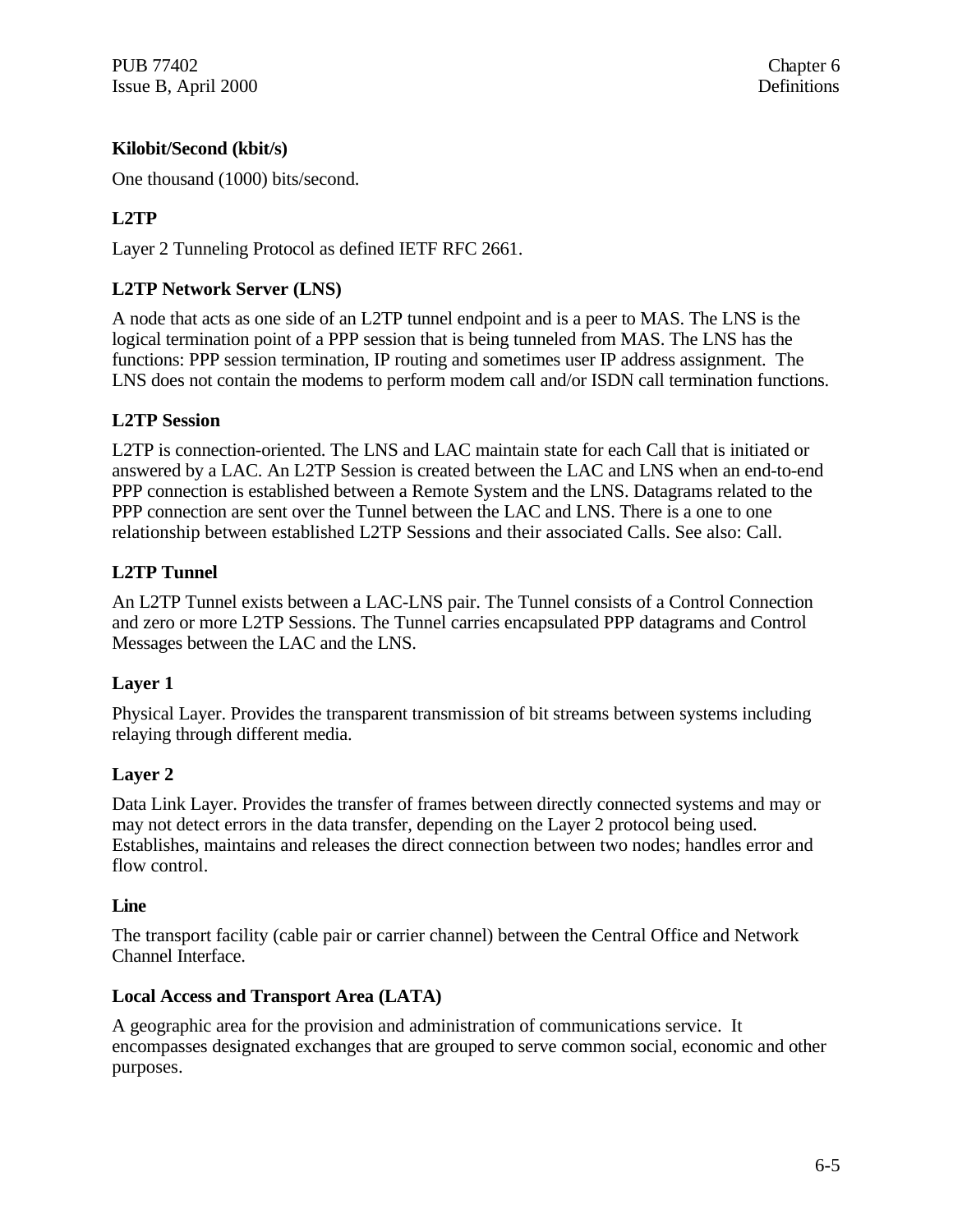### **Local Calling Area**

The set of NPA-NXXs (Area Codes and Prefixes) where calls can originate from and be considered local traffic.

#### **Local Loop**

The facility which connects the Local Wire Center to the customer's location.

#### **MAS Port**

1) One analog modem call to a Modem Aggregation Service Directory Number; or

2) One bearer (B) channel of an ISDN call Modem Aggregation Service Directory Number.

For users with Single Line ISDN (Basic Rate Interface) service and MLPPP support, to obtain a full 128 Kbps connection (two 64 Kbps B channels), two MAS Ports are needed.

#### **Megabit per Second (Mbit/s)**

One million (1,000,000) bits per second

#### **Modulator/DEModulator (Modem)**

A contraction formed from the words modulator and demodulator to describe electronic equipment having both of these capabilities. A modem is a Data Communications Equipment (DCE) device to convert business machine interface, e.g. RS232, to voiceband signals suitable for transmission over a telecommunications channel.

#### **Network**

The interconnected telecommunications equipment and facilities.

#### **Network Channel (NC) Code**

The Network Channel (NC) code is an encoded representation used to identify both switched and non-switched channel services. Included in this code set are customer options associated with individual channel services, or feature groups and other switched services.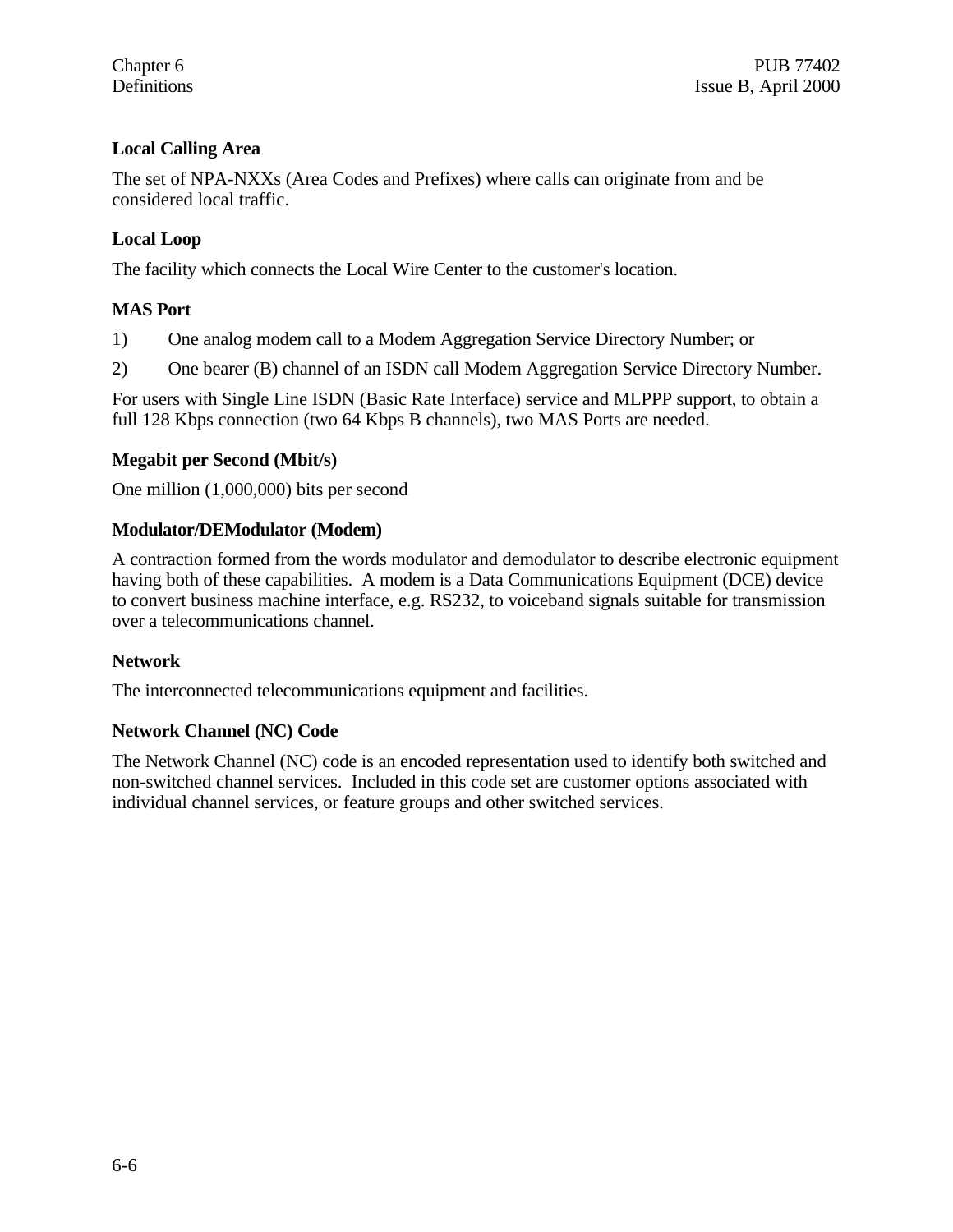### **Network Channel Interface (NCI) Code**

The Network Channel Interface (NCI) code is an encoded representation used to identify five (5) interface elements located at a Point of Termination (POT) at a central office or at the Network Interface at a customer location. The Interface code elements are: Total Conductors, Protocol, Impedances, Protocol Options, and Transmission Level Points (TLP). (At a digital interface, the TLP element of the NCI code is not used.)

#### **Network Interface (NI)**

The point of demarcation on the customer's premises at which U S WEST's responsibility for the provision of service ends.

#### **Numbering Plan Area (NPA)**

Area Code (digits one, two and three (left to right)) of a 10-digit Directory Number as in NPA-NXX-NNNN.

#### **NXX**

Digits four, five and six (left to right) of a 10-digit Directory Number as in NPA-NXX-NNNN. The N refers to the numbers 2 through 9. The X refers to numbers 0 through 9.

#### **Password Authentication Protocol (PAP)**

A username/password authentication protocol defined in IETF RFC 1334, which uses a simple, 2 way handshake method for a user system to establish its identity. After the PPP link is established, a username/password pair is repeatedly sent by the user system to the authenticator until the authentication is acknowledged or the connection is terminated. Passwords are sent over the circuit "in the clear" and there is no protection from playback or repeated trial and error attacks.

#### **Point-To-Point**

A circuit connecting two (and only two) points.

#### **Port**

A place at which energy or signals enter or leave a device, circuit, etc.

#### **Premises**

Denotes a building or portion(s) of a building occupied by a single customer or End-User either as a place of business or residence.

#### **Protocol**

The rules for communication system operation which must be followed if communication is to be effected. The complete interaction of all possible series of messages across an interface. Protocols may govern portions of a network, types of service, or administrative procedures.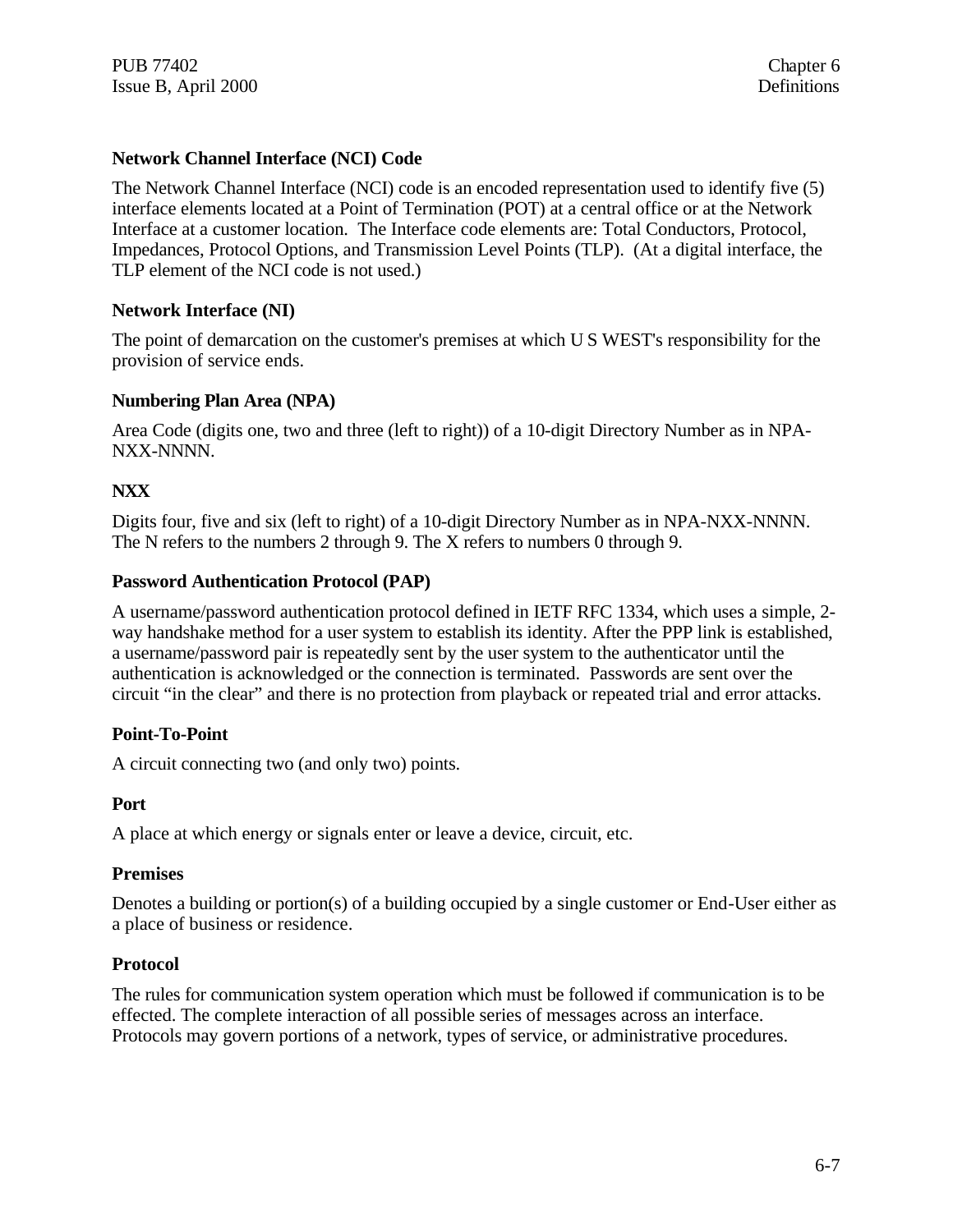#### **Remote Authentication Dial-In User Service (RADIUS)**

RADIUS is a distributed security system that is designed to prevent unauthorized access to networks and network services. RADIUS is designed to simplify user authentication process by separating the security functions from the communications functions. A RADIUS system consists of an authentication server, client and RADIUS protocol between the client and server. The authentication server is called a RADIUS server. The client is either a NAS or an LNS (see Glossary). The RADIUS protocol is defined in IETF RFC 2138. The RADIUS server performs user authentication. Once authenticated, the RADIUS client provides user access to the allowed network services.

#### **Throughput**

The total capability of equipment to process or transmit data during a specified time period.

#### **Transmission Control Protocol/Internet Protocol (TCP/IP)**

End to end protocol suite commonly used today for Internet or corporate Intranets communications between computer systems as defined in IETF RFCs 793 (TCP) and 791 (IP), respectively.

#### **Unspecified Bit Rate Service (UBRS)**

An ATM Cell Relay Service "best-effort" service designed to support a connection carrying information flowing at uneven rates. The ATM Forum refers to this type of traffic as Unspecified Bit Rate (UBR) traffic. It is intended for non-real-time traffic applications that are very tolerant to delay, delay variation and cell loss. For further information, see the ATM Cell Relay Service Technical Publication 77378.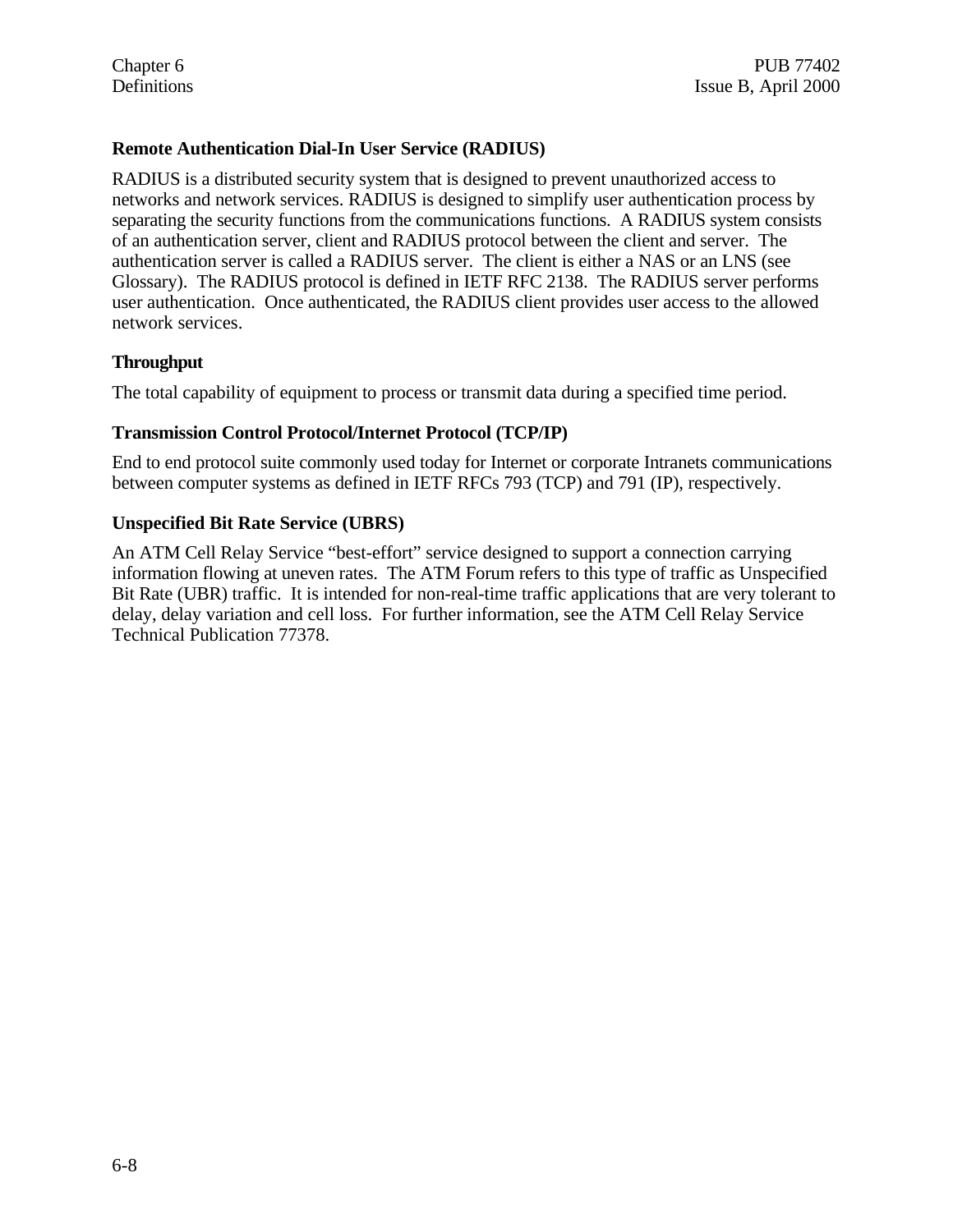# **Chapter and Section Page**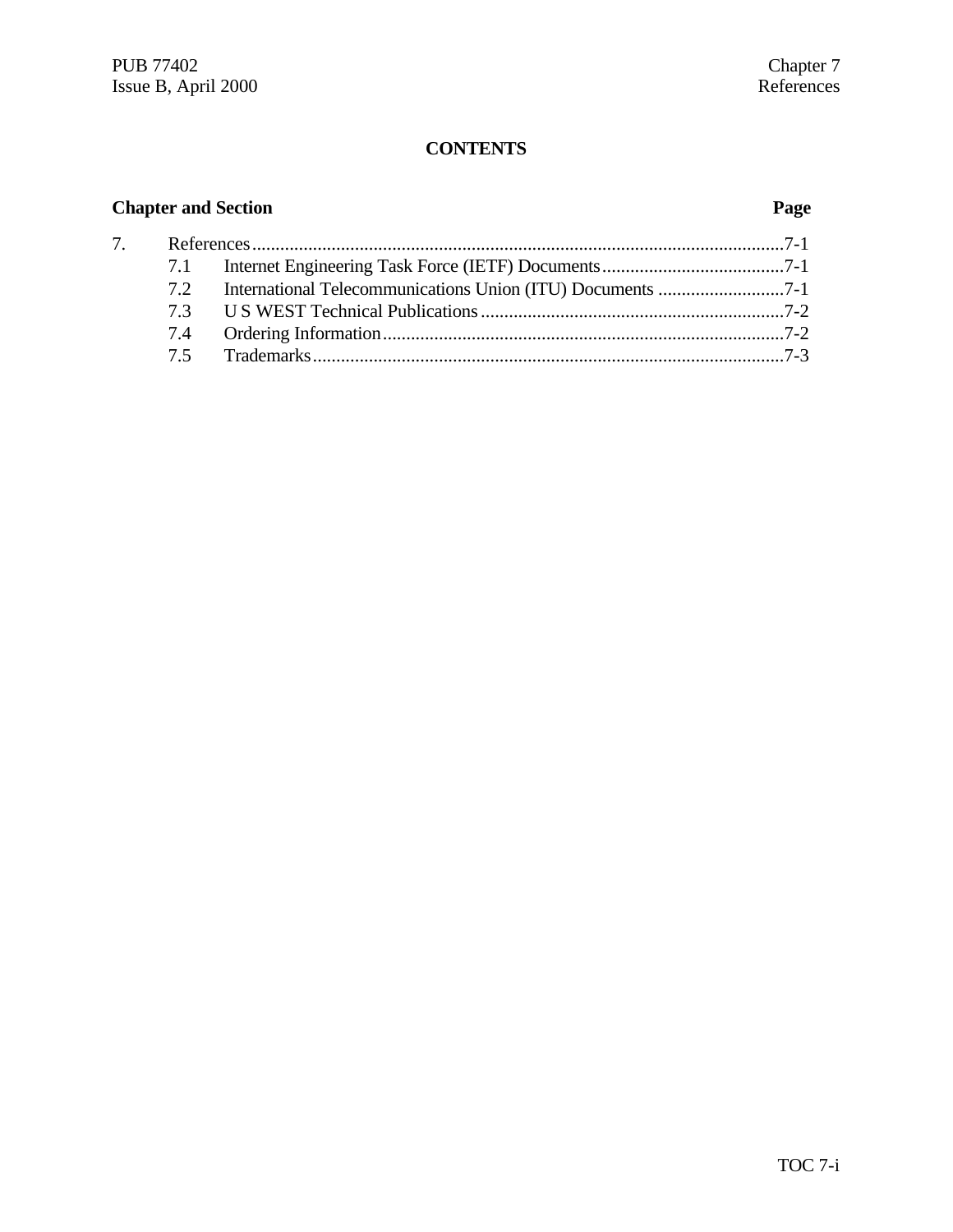#### **7. References**

#### **7.1 Internet Engineering Task Force (IETF) Documents**

- RFC 768 *User Datagram Protocol (UDP)* RFC 1334 *PPP Authentication Protocols (PAP and CHAP)* RFC 1661 *Point-to-Point Protocol (PPP)* RFC 1990 *Multilink Point to Point Protocol (MP or MLPPP)* RFC 2138 *Remote Authentication Dial In User Service Protocol (RADIUS)* RFC 2661 *Layer 2 Tunneling Protocol (L2TP)*
- RFC 2684 *Multiprotocol Encapsulation over ATM Adaptation Layer 5 (obsoletes RFC 1483)*
- STD 5 (RFC 791) *Internet Protocol (IP)*
- STD 55 (RFC 2427) *Multiprotocol Interconnect Over Frame Relay (obsoletes RFC 1294 and RFC 1490)*

#### **7.2 International Telecommunications Union (ITU) Documents**

- V.21 *300 Bit/s Duplex Modem*
- V.22 *1200 Bit/s Duplex Modem*
- V.22bis *2400 Bit/s Duplex Modem*
- V.23 *600/1200 Baud Modem*
- V.32 *9600 Bit/s Duplex Modem*
- V.32bis *14,400 Bit/s Duplex Modem*
- V.34 28,8*00 Bit/s Duplex Modem*
- V.34+ *33,600 Bit/s Duplex Modem*
- V.42 *Error-correcting Procedures for DCEs using Synchronous-toasynchronous Conversion*
- V.42bis *Data Compression Procedures for DCEs using Error Correcting Procedures*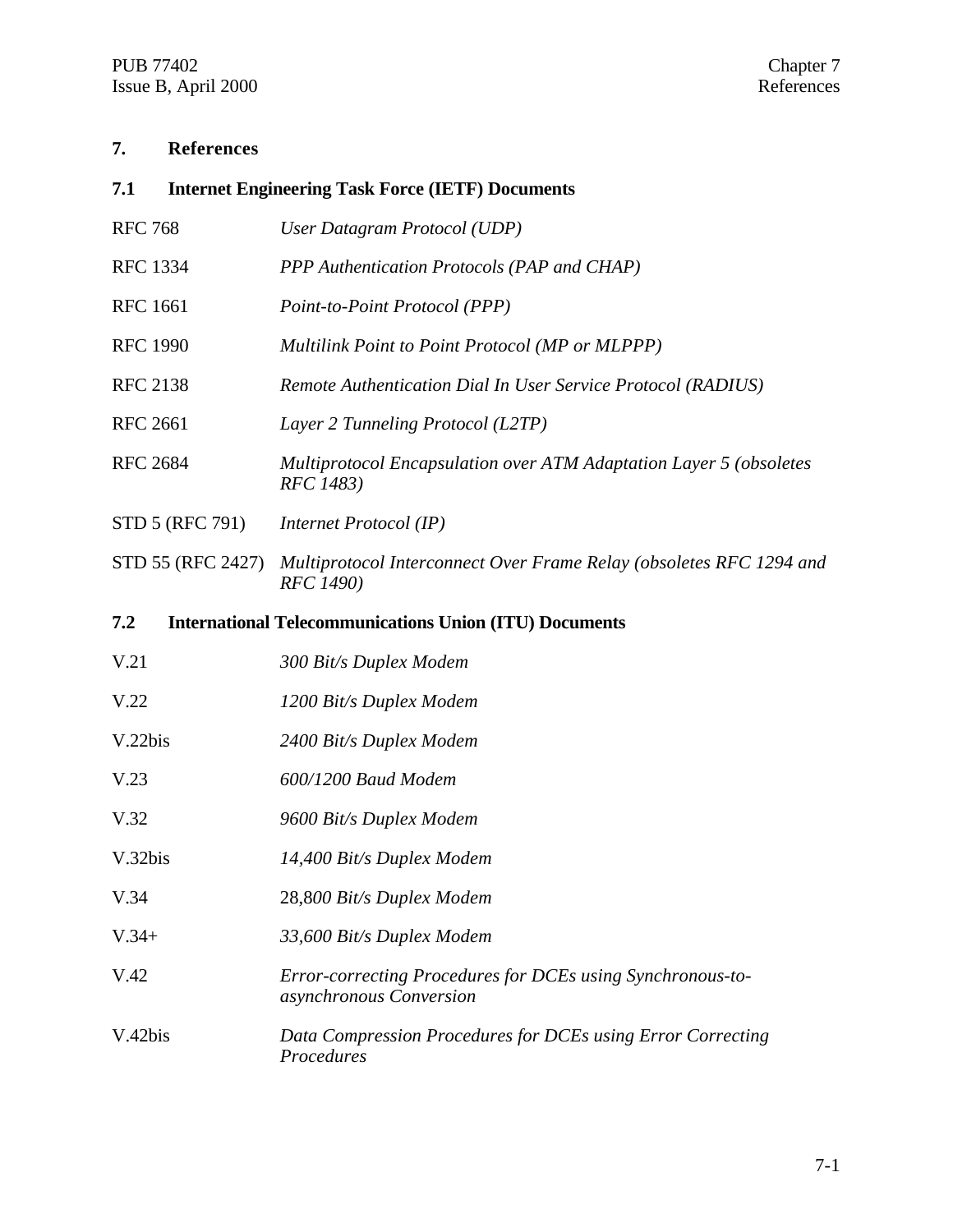- V.90 *56,000 Bit/s Duplex Modem*
- V.110 *ISDN Rate Adaptation Protocol*
- V.120 *ISDN Rate Adaptation Protocol*

#### **7.3 U S WEST Technical Publications**

PUB 77378 *ATM Cell Relay Service.* Issue D, March 1998

PUB 77372 *Frame Relay Service.* Issue F, October, 1997

#### **7.4 Ordering Information**

All documents are subject to change and their citation in this document reflects the most current information available at the time of printing. Readers are advised to check status and availability of all documents.

Those who are not U S WEST employees may order;

International Telecommunications Union (ITU) documents may be ordered from:

International Telecommunications Union General Secretariat Place des Nations, CH-1211 Geneva 20, SWITZERLAND

Internet Engineering Task Force documents may be obtained from:

http://www.ietf.org/rfc/

U S WEST Technical Publications from:

Faison Office Products Company Suite 200 3251 Revere St. Aurora, CO 80011 Phone: (800) 777-3672 Fax: (303) 340-1905

Employees of U S WEST, Inc. may order publications by submitting form RG 31-0033 to:

Central Distribution Center (CDC) 1005 17th St., S-75 Denver, CO 80202 Phone: (303) 896-9446 Fax: (303) 965-8652